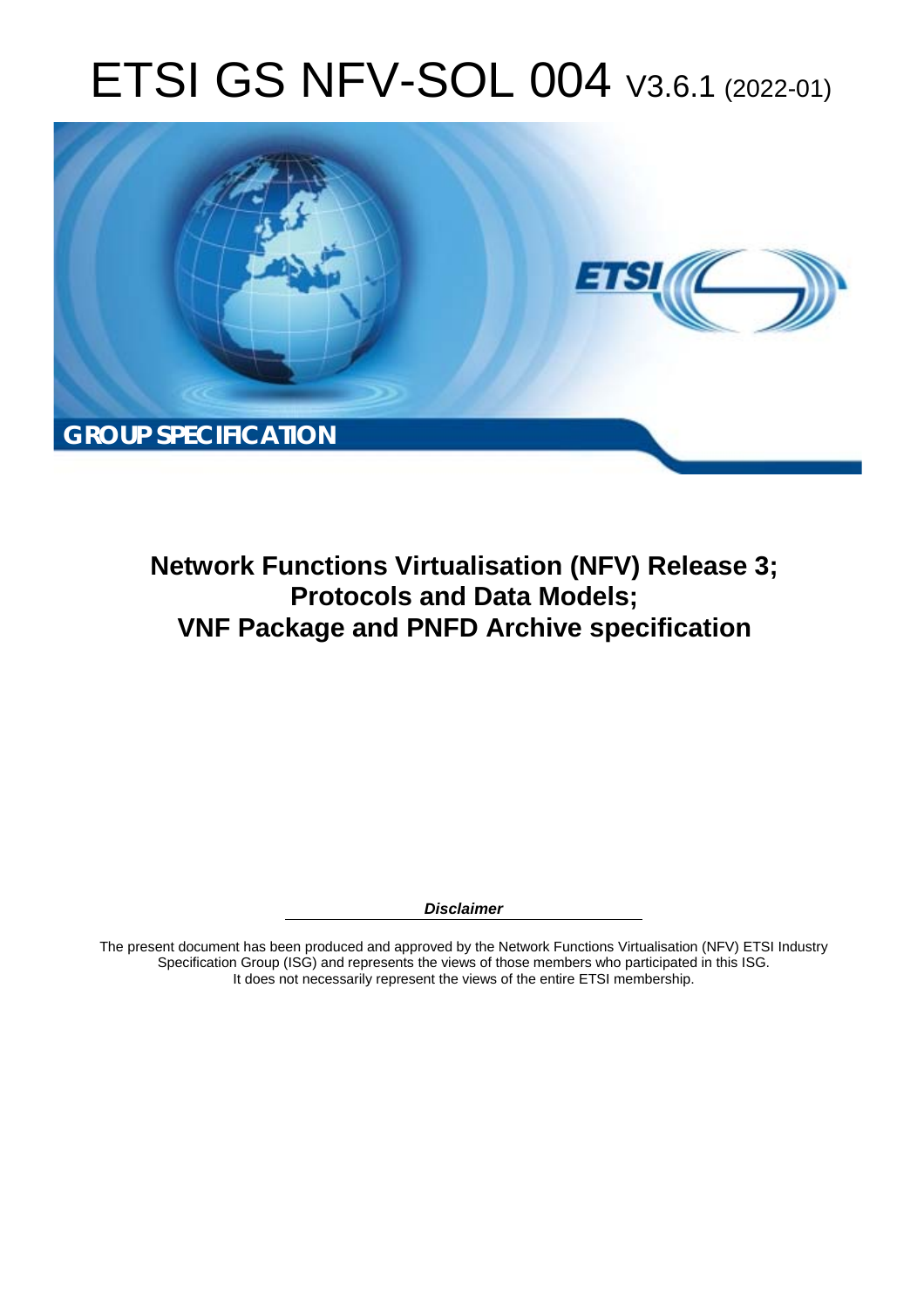Reference

RGS/NFV-SOL004ed361

Keywords data, NFV, protocol, virtualisation

*ETSI* 

650 Route des Lucioles F-06921 Sophia Antipolis Cedex - FRANCE

Tel.: +33 4 92 94 42 00 Fax: +33 4 93 65 47 16

Siret N° 348 623 562 00017 - APE 7112B Association à but non lucratif enregistrée à la Sous-Préfecture de Grasse (06) N° w061004871

#### *Important notice*

The present document can be downloaded from: <http://www.etsi.org/standards-search>

The present document may be made available in electronic versions and/or in print. The content of any electronic and/or print versions of the present document shall not be modified without the prior written authorization of ETSI. In case of any existing or perceived difference in contents between such versions and/or in print, the prevailing version of an ETSI deliverable is the one made publicly available in PDF format at [www.etsi.org/deliver](http://www.etsi.org/deliver).

Users of the present document should be aware that the document may be subject to revision or change of status. Information on the current status of this and other ETSI documents is available at <https://portal.etsi.org/TB/ETSIDeliverableStatus.aspx>

If you find errors in the present document, please send your comment to one of the following services: <https://portal.etsi.org/People/CommiteeSupportStaff.aspx>

#### *Notice of disclaimer & limitation of liability*

The information provided in the present deliverable is directed solely to professionals who have the appropriate degree of experience to understand and interpret its content in accordance with generally accepted engineering or other professional standard and applicable regulations.

No recommendation as to products and services or vendors is made or should be implied.

No representation or warranty is made that this deliverable is technically accurate or sufficient or conforms to any law and/or governmental rule and/or regulation and further, no representation or warranty is made of merchantability or fitness for any particular purpose or against infringement of intellectual property rights.

In no event shall ETSI be held liable for loss of profits or any other incidental or consequential damages.

Any software contained in this deliverable is provided "AS IS" with no warranties, express or implied, including but not limited to, the warranties of merchantability, fitness for a particular purpose and non-infringement of intellectual property rights and ETSI shall not be held liable in any event for any damages whatsoever (including, without limitation, damages for loss of profits, business interruption, loss of information, or any other pecuniary loss) arising out of or related to the use of or inability to use the software.

#### *Copyright Notification*

No part may be reproduced or utilized in any form or by any means, electronic or mechanical, including photocopying and microfilm except as authorized by written permission of ETSI. The content of the PDF version shall not be modified without the written authorization of ETSI.

The copyright and the foregoing restriction extend to reproduction in all media.

© ETSI 2022. All rights reserved.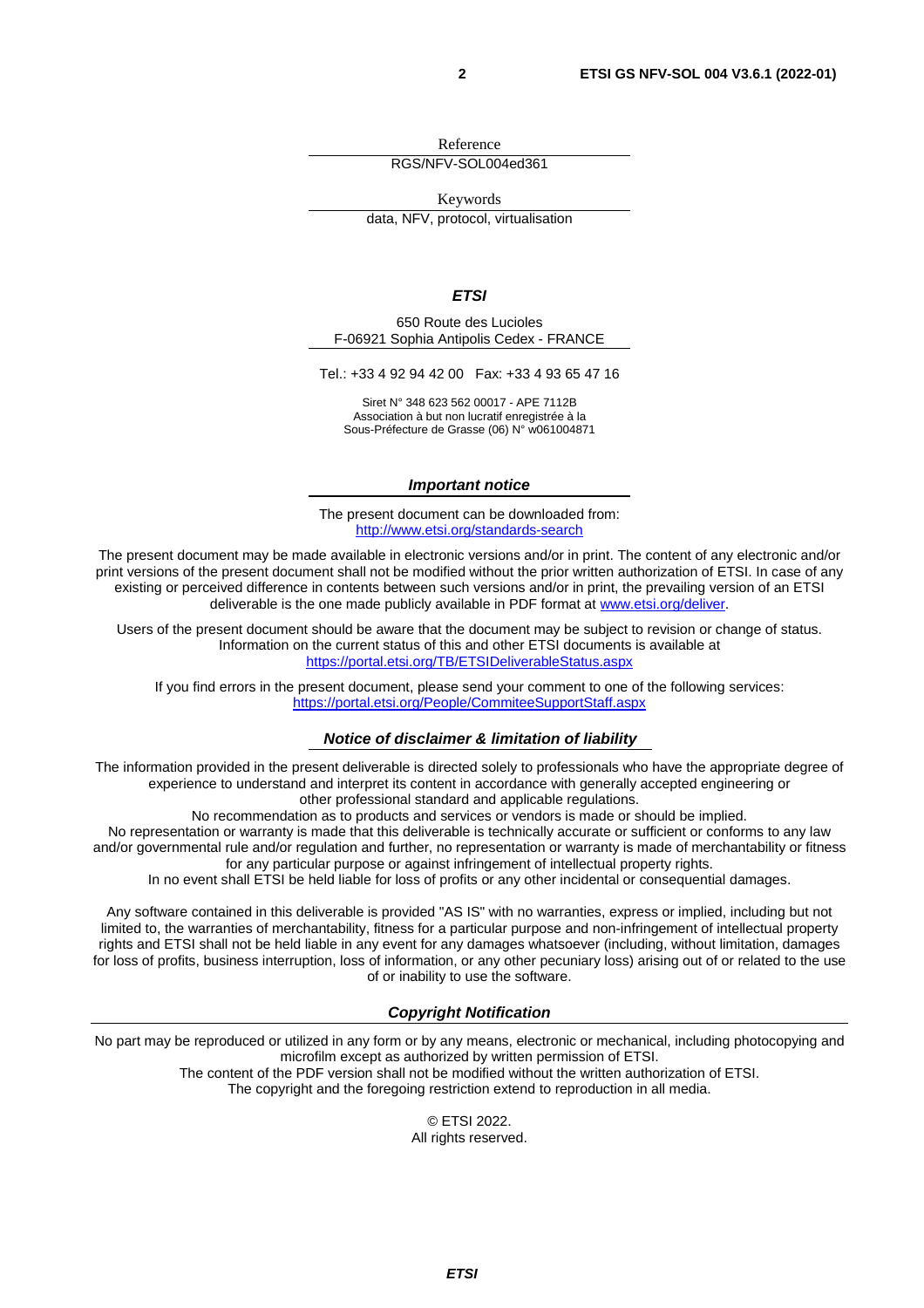# Contents

| $\mathbf{I}$       |                               |  |
|--------------------|-------------------------------|--|
| 2                  |                               |  |
| 2.1                |                               |  |
| 2.2                |                               |  |
| 3                  |                               |  |
| 3.1                |                               |  |
| 3.2                |                               |  |
| 3.3                |                               |  |
| 4                  |                               |  |
| 4.1                |                               |  |
| 4.1.1              |                               |  |
| 4.1.2              |                               |  |
| 4.1.2.1            |                               |  |
| 4.1.2.2<br>4.1.2.3 |                               |  |
| 4.1.3              |                               |  |
| 4.1.3.1            |                               |  |
| 4.1.3.2            |                               |  |
| 4.1.4              |                               |  |
| 4.2                |                               |  |
| 4.3                |                               |  |
| 4.3.1              |                               |  |
| 4.3.2              |                               |  |
| 4.3.3              |                               |  |
| 4.3.4              |                               |  |
| 4.3.5              |                               |  |
| 4.3.6<br>4.3.7     |                               |  |
|                    |                               |  |
| 5                  |                               |  |
| 5.1                |                               |  |
| 5.2<br>5.3         |                               |  |
| 5.4                |                               |  |
| 5.5                |                               |  |
|                    |                               |  |
| 6                  |                               |  |
| 6.1                |                               |  |
| 6.2<br>6.3         |                               |  |
| 6.3.1              |                               |  |
| 6.3.2              |                               |  |
| 6.3.3              |                               |  |
|                    |                               |  |
|                    | <b>Annex A (informative):</b> |  |
| A.1                |                               |  |
| A.2                |                               |  |
| A.3                |                               |  |
|                    | <b>Annex B</b> (normative):   |  |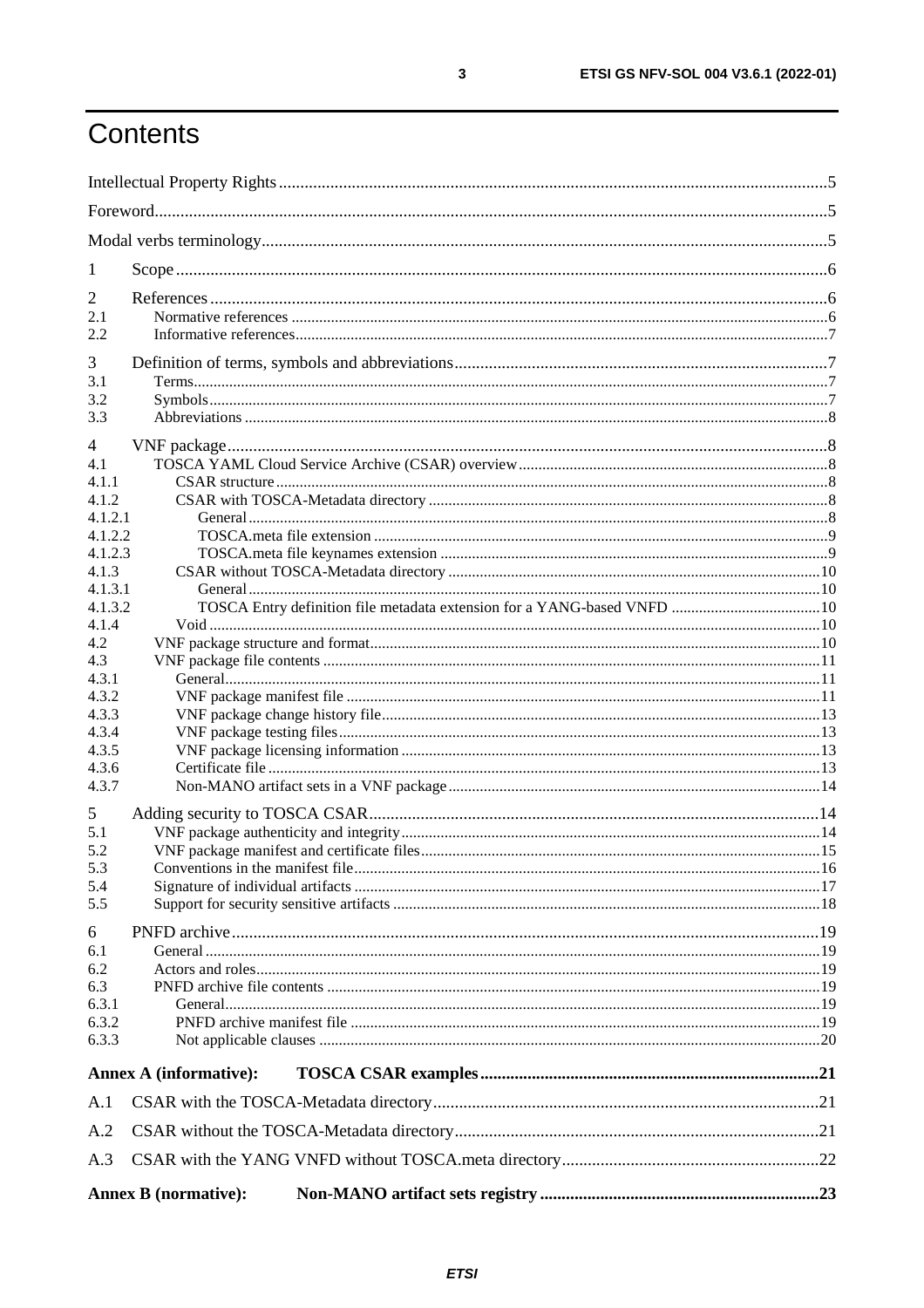| B.3 |                               |  |
|-----|-------------------------------|--|
| B.4 |                               |  |
|     |                               |  |
| B.5 |                               |  |
|     | <b>Annex C</b> (informative): |  |
|     | <b>Annex D</b> (informative): |  |
|     |                               |  |
|     |                               |  |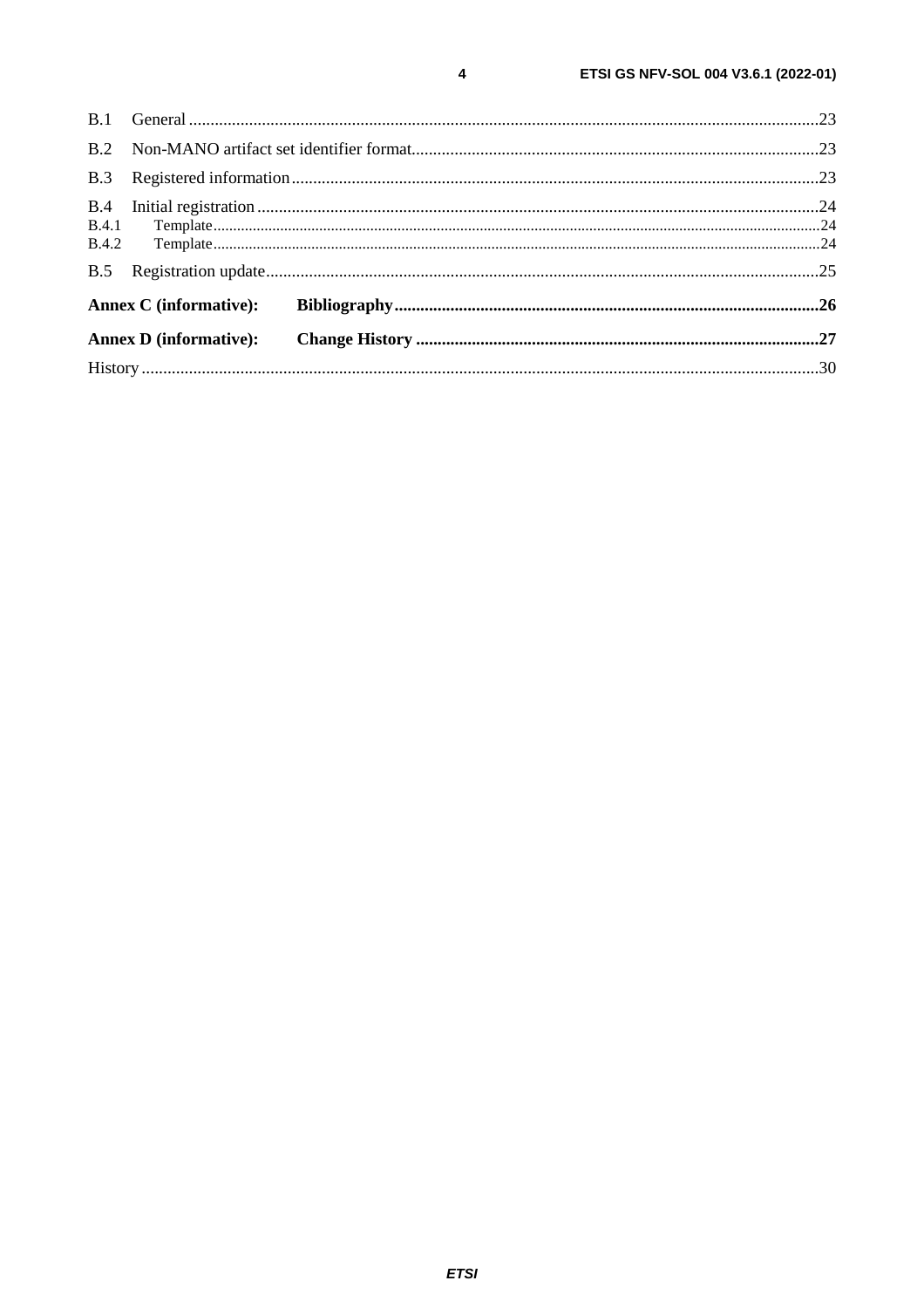# <span id="page-4-0"></span>Intellectual Property Rights

#### Essential patents

IPRs essential or potentially essential to normative deliverables may have been declared to ETSI. The declarations pertaining to these essential IPRs, if any, are publicly available for **ETSI members and non-members**, and can be found in ETSI SR 000 314: *"Intellectual Property Rights (IPRs); Essential, or potentially Essential, IPRs notified to ETSI in respect of ETSI standards"*, which is available from the ETSI Secretariat. Latest updates are available on the ETSI Web server ([https://ipr.etsi.org/\)](https://ipr.etsi.org/).

Pursuant to the ETSI Directives including the ETSI IPR Policy, no investigation regarding the essentiality of IPRs, including IPR searches, has been carried out by ETSI. No guarantee can be given as to the existence of other IPRs not referenced in ETSI SR 000 314 (or the updates on the ETSI Web server) which are, or may be, or may become, essential to the present document.

#### **Trademarks**

The present document may include trademarks and/or tradenames which are asserted and/or registered by their owners. ETSI claims no ownership of these except for any which are indicated as being the property of ETSI, and conveys no right to use or reproduce any trademark and/or tradename. Mention of those trademarks in the present document does not constitute an endorsement by ETSI of products, services or organizations associated with those trademarks.

**DECT™**, **PLUGTESTS™**, **UMTS™** and the ETSI logo are trademarks of ETSI registered for the benefit of its Members. **3GPP™** and **LTE™** are trademarks of ETSI registered for the benefit of its Members and of the 3GPP Organizational Partners. **oneM2M™** logo is a trademark of ETSI registered for the benefit of its Members and of the oneM2M Partners. **GSM**® and the GSM logo are trademarks registered and owned by the GSM Association.

### Foreword

This Group Specification (GS) has been produced by ETSI Industry Specification Group (ISG) Network Functions Virtualisation (NFV).

# Modal verbs terminology

In the present document "**shall**", "**shall not**", "**should**", "**should not**", "**may**", "**need not**", "**will**", "**will not**", "**can**" and "**cannot**" are to be interpreted as described in clause 3.2 of the [ETSI Drafting Rules](https://portal.etsi.org/Services/editHelp!/Howtostart/ETSIDraftingRules.aspx) (Verbal forms for the expression of provisions).

"**must**" and "**must not**" are **NOT** allowed in ETSI deliverables except when used in direct citation.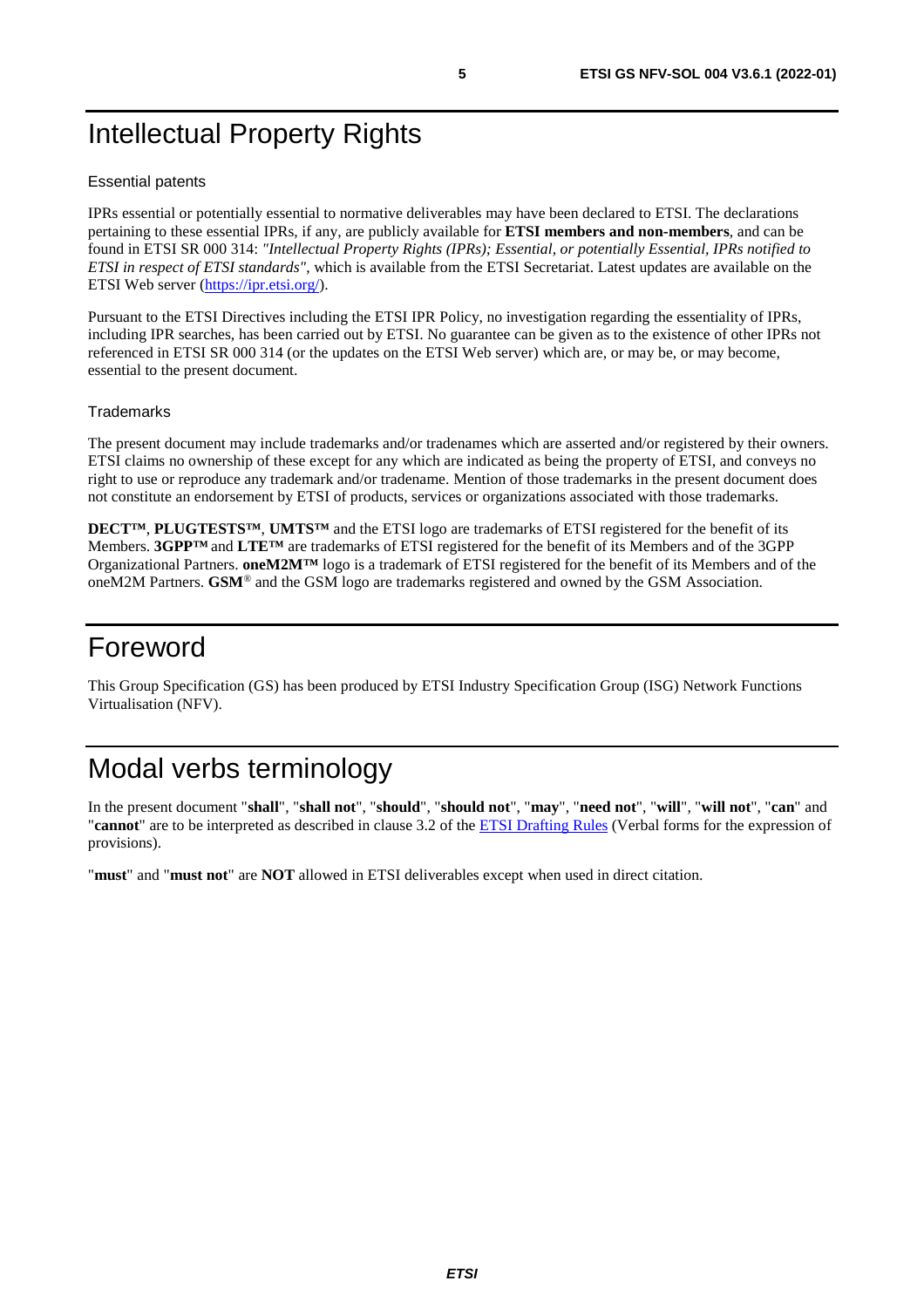### <span id="page-5-0"></span>1 Scope

The present document specifies the structure and format of a VNF package file and its constituents, fulfilling the requirements specified in ETSI GS NFV-IFA 011 [1] for a VNF package.

The present document also specifies the structure and format of a PNFD archive file and its constituents, fulfilling the requirements specified in ETSI GS NFV-IFA 014 [[i.9](#page-6-0)] for a PNFD archive.

### 2 References

### 2.1 Normative references

References are either specific (identified by date of publication and/or edition number or version number) or non-specific. For specific references, only the cited version applies. For non-specific references, the latest version of the referenced document (including any amendments) applies.

Referenced documents which are not found to be publicly available in the expected location might be found at <https://docbox.etsi.org/Reference/>.

NOTE: While any hyperlinks included in this clause were valid at the time of publication, ETSI cannot guarantee their long term validity.

The following referenced documents are necessary for the application of the present document.

- [1] ETSI GS NFV-IFA 011: "Network Functions Virtualisation (NFV) Release 3; Management and Orchestration; VNF Descriptor and Packaging Specification".
- [2] OASIS TOSCA-Simple-Profile-YAML-v1.1-csprd01: "TOSCA Simple Profile in YAML Version 1.1".
- NOTE: Available at [http://docs.oasis-open.org/tosca/TOSCA-Simple-Profile-YAML/v1.1/csprd01/TOSCA-](http://docs.oasis-open.org/tosca/TOSCA-Simple-Profile-YAML/v1.1/csprd01/TOSCA-Simple-Profile-YAML-v1.1-csprd01.html)[Simple-Profile-YAML-v1.1-csprd01.html.](http://docs.oasis-open.org/tosca/TOSCA-Simple-Profile-YAML/v1.1/csprd01/TOSCA-Simple-Profile-YAML-v1.1-csprd01.html)
- [3] IETF RFC 3339: "Date and Time on the Internet: Timestamps".
- [4] IANA register for Hash Function Textual Names.
- NOTE: Available at [https://www.iana.org/assignments/hash-function-text-names/hash-function-text](https://www.iana.org/assignments/hash-function-text-names/hash-function-text-names.xhtml)[names.xhtml.](https://www.iana.org/assignments/hash-function-text-names/hash-function-text-names.xhtml)
- [5] IETF RFC 5652 (September 2009): "Cryptographic Message Syntax (CMS)".
- [6] IETF RFC 7468: "Textual Encodings of PKIX, PKCS, and CMS Structures".
- [7] Void.
- [8] Recommendation ITU-T X.509: "Information technology Open Systems Interconnection The Directory: Public-key and attribute certificate frameworks".
- [9] Void.
- [10] IETF RFC 2315: "PKCS #7: Cryptographic Message Syntax Version 1.5".
- [11] OASIS TOSCA-Simple-Profile-yaml-v1.3: "TOSCA Simple Profile in YAML Version 1.3".
- NOTE: Available at [https://docs.oasis-open.org/tosca/TOSCA-Simple-Profile-YAML/v1.3/TOSCA-Simple](https://docs.oasis-open.org/tosca/TOSCA-Simple-Profile-YAML/v1.3/TOSCA-Simple-Profile-YAML-v1.3.html)-[Profile-YAML-v1.3.html.](https://docs.oasis-open.org/tosca/TOSCA-Simple-Profile-YAML/v1.3/TOSCA-Simple-Profile-YAML-v1.3.html)
- [12] ISO/IEC 21320-1: "Information technology -- Document Container File -- Part 1: Core".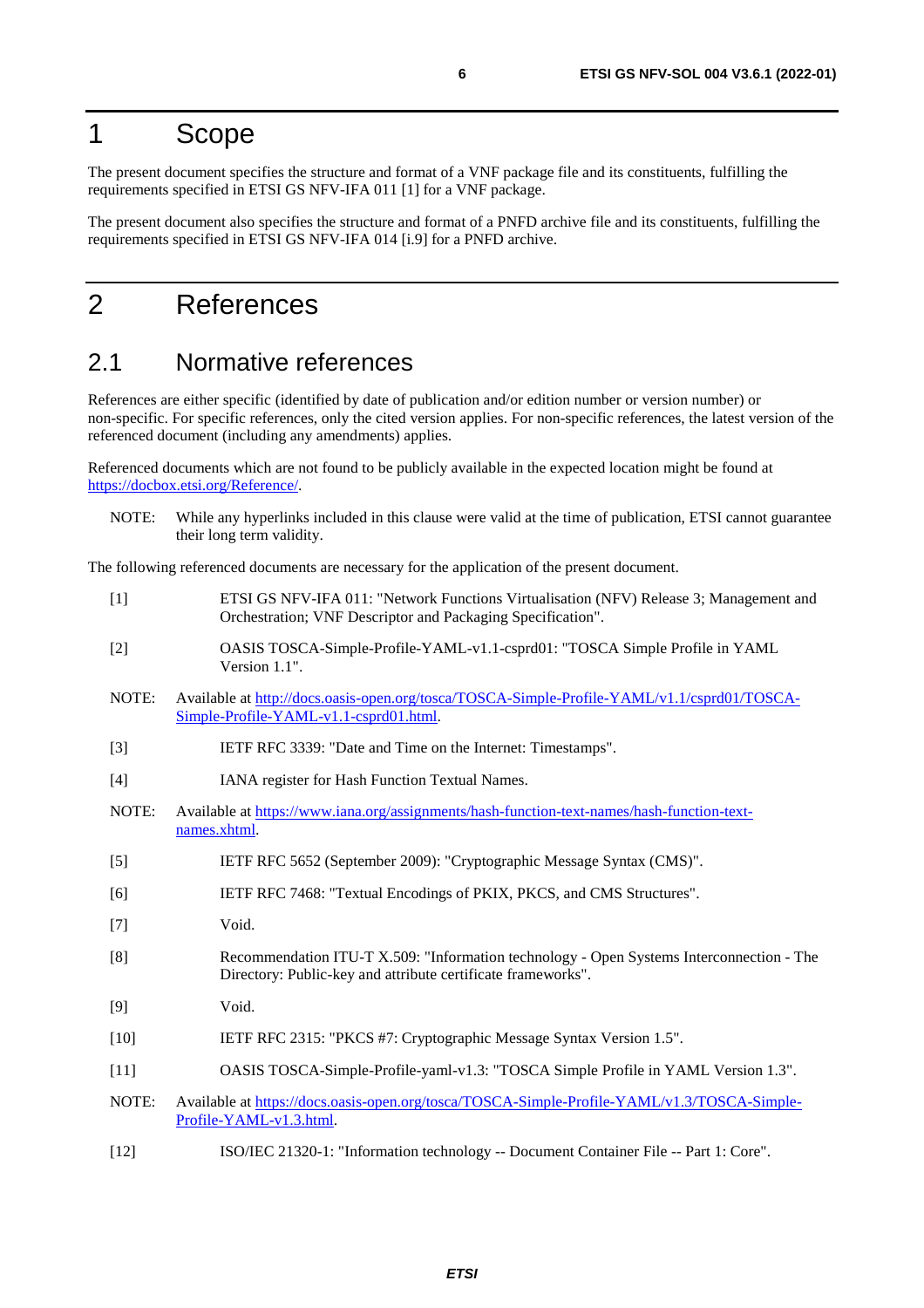### <span id="page-6-0"></span>2.2 Informative references

References are either specific (identified by date of publication and/or edition number or version number) or non-specific. For specific references, only the cited version applies. For non-specific references, the latest version of the referenced document (including any amendments) applies.

NOTE: While any hyperlinks included in this clause were valid at the time of publication, ETSI cannot guarantee their long term validity.

The following referenced documents are not necessary for the application of the present document but they assist the user with regard to a particular subject area.

| [i.1]    | Void.                                                                                                                                                                      |
|----------|----------------------------------------------------------------------------------------------------------------------------------------------------------------------------|
| [i.2]    | Void.                                                                                                                                                                      |
| $[1.3]$  | ETSI GS NFV 003: "Network Functions Virtualisation (NFV); Terminology for Main Concepts in<br>NFV".                                                                        |
| $[1.4]$  | ETSI GS NFV-SOL 001: "Network Functions Virtualisation (NFV) Release 3; Protocols and Data<br>Models; NFV descriptors based on TOSCA specification".                       |
| $[1.5]$  | ETSI NFV registry of non-MANO artifact sets.                                                                                                                               |
| NOTE:    | Available at http://register.etsi.org/NFV.                                                                                                                                 |
| $[i.6]$  | ETSI GS NFV-SOL 006: "Network Functions Virtualisation (NFV) Release 3; Protocols and Data<br>Models; NFV descriptors based on YANG specification".                        |
| $[1.7]$  | ETSI GS NFV-SOL 004 (V2.4.1): "Network Functions Virtualisation (NFV) Release 2; Protocols<br>and Data Models; VNF Package specification".                                 |
| $[1.8]$  | ETSI GS NFV-SOL 004 (V2.5.1): "Network Functions Virtualisation (NFV) Release 2; Protocols<br>and Data Models; VNF Package specification".                                 |
| [i.9]    | ETSI GS NFV-IFA 014: "Network Functions Virtualisation (NFV) Release 3; Management and<br>Orchestration; Network Service Templates Specification".                         |
| $[1.10]$ | ETSI GS NFV-SOL 005: "Network Functions Virtualisation (NFV) Release 3; Protocols and Data<br>Models; RESTful protocols specification for the Os-Ma-nfvo Reference Point". |
|          |                                                                                                                                                                            |

# 3 Definition of terms, symbols and abbreviations

### 3.1 Terms

For the purposes of the present document, the terms given in ETSI GS NFV 003 [i.3] and the following apply:

**non-MANO artifact:** artifact for use by functional blocks beyond NFV-MANO

**non-MANO artifact set:** set of related non-MANO artifacts which are intended to be used together

### 3.2 Symbols

Void.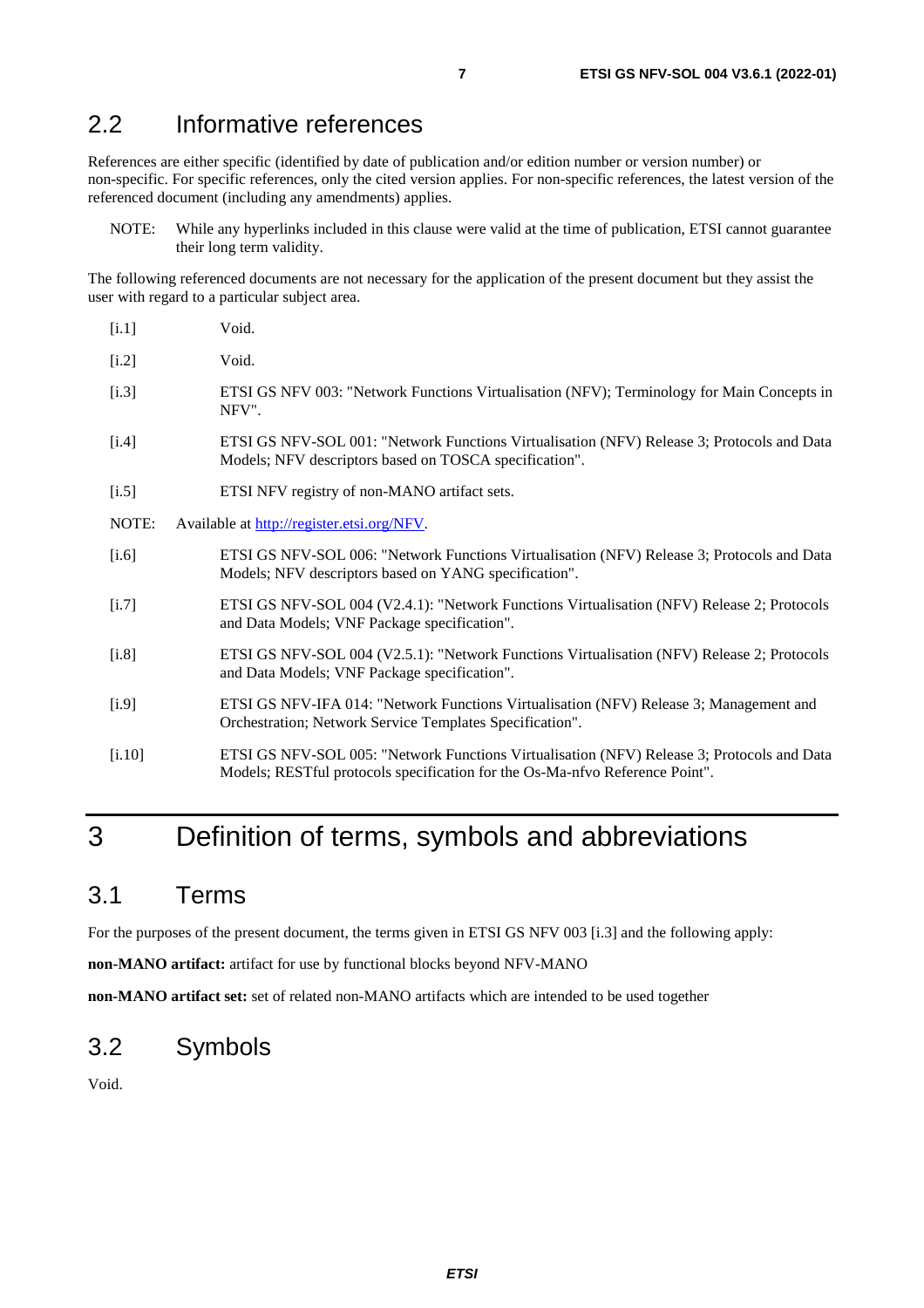<span id="page-7-0"></span>For the purposes of the present document, the following abbreviations apply:

| <b>ASCII</b><br>CA.<br><b>CMS</b> | American Standard Code for Information Interchange<br>Certificate Authority<br>Cryptographic Message Syntax |
|-----------------------------------|-------------------------------------------------------------------------------------------------------------|
| <b>CSAR</b>                       | Cloud Service ARchive                                                                                       |
| <b>JANA</b>                       | Internet Assigned Number Association                                                                        |
| <b>MANO</b>                       | Management and Orchestration                                                                                |
| <b>NFVI</b>                       | NFV Infrastructure                                                                                          |
| <b>NFVO</b>                       | NFV Orchestrator                                                                                            |
| <b>PKCS</b>                       | Public Key Cryptographic Standard                                                                           |
| <b>PNF</b>                        | <b>Physical Network Function</b>                                                                            |
| <b>PNFD</b>                       | <b>PNF</b> Descriptor                                                                                       |
| <b>TOSCA</b>                      | Topology and Orchestration Specification for Cloud Applications                                             |
| <b>URI</b>                        | Universal Resource Identifier                                                                               |
| <b>UTF</b>                        | Unicode Transformation Format                                                                               |
| <b>VNF</b>                        | Virtualised Network Function                                                                                |
| <b>VNFD</b>                       | <b>VNF</b> Descriptor                                                                                       |
| YAML                              | YAML Ain't Markup Language                                                                                  |
| YANG                              | <b>Yet Another Next Generation</b>                                                                          |

# 4 VNF package

### 4.1 TOSCA YAML Cloud Service Archive (CSAR) overview

### 4.1.1 CSAR structure

TOSCA YAML CSAR file is an archive file using the ZIP file format whose structure complies with the TOSCA Simple Profile YAML v1.1 [\[2](#page-5-0)] or the TOSCA Simple Profile in YAML v1.3 [\[11](#page-5-0)]. According to the TOSCA Simple Profile YAML v1.1 [\[2\]](#page-5-0), the CSAR file shall have one of the two following structures:

- CSAR containing a *TOSCA-Metadata* directory, which includes the TOSCA.meta metadata file providing an entry information for processing a CSAR file.
- CSAR without a *TOSCA-Metadata* directory and containing a single yaml file with a .yml or .yaml extension at the root of the archive. The yaml file is a TOSCA definition template that shall contain a metadata section with *template\_name* and *template\_version* keyname.

In addition, the CSAR file may optionally contain other directories with bespoke names and contents.

### 4.1.2 CSAR with TOSCA-Metadata directory

### 4.1.2.1 General

The TOSCA.meta metadata file includes *block\_0* with the *Entry-Definitions* keyword pointing to a TOSCA definitions YAML file and optionally the Other-Definitions keyword as specified in TOSCA Simple Profile YAML v1.3 [\[11](#page-5-0)] pointing to other TOSCA definitions YAML files used as entries for parsing the contents of the overall CSAR archive.

Any TOSCA definitions files besides the one denoted by the *Entry-Definitions* and Other-Definitions keyword can be found by processing respective *imports* statements in the entry definitions files (or in recursively imported files).

Any additional artifacts files (e.g. scripts, binaries, configuration files) can be either declared explicitly through blocks in the TOSCA.meta file or pointed to by relative path names through artifact definitions in one of the TOSCA definitions files contained in the CSAR file as described in TOSCA Simple Profile YAML v1.1 [\[2](#page-5-0)].

Extension of the TOSCA.meta file is described in clause 4.1.2.2.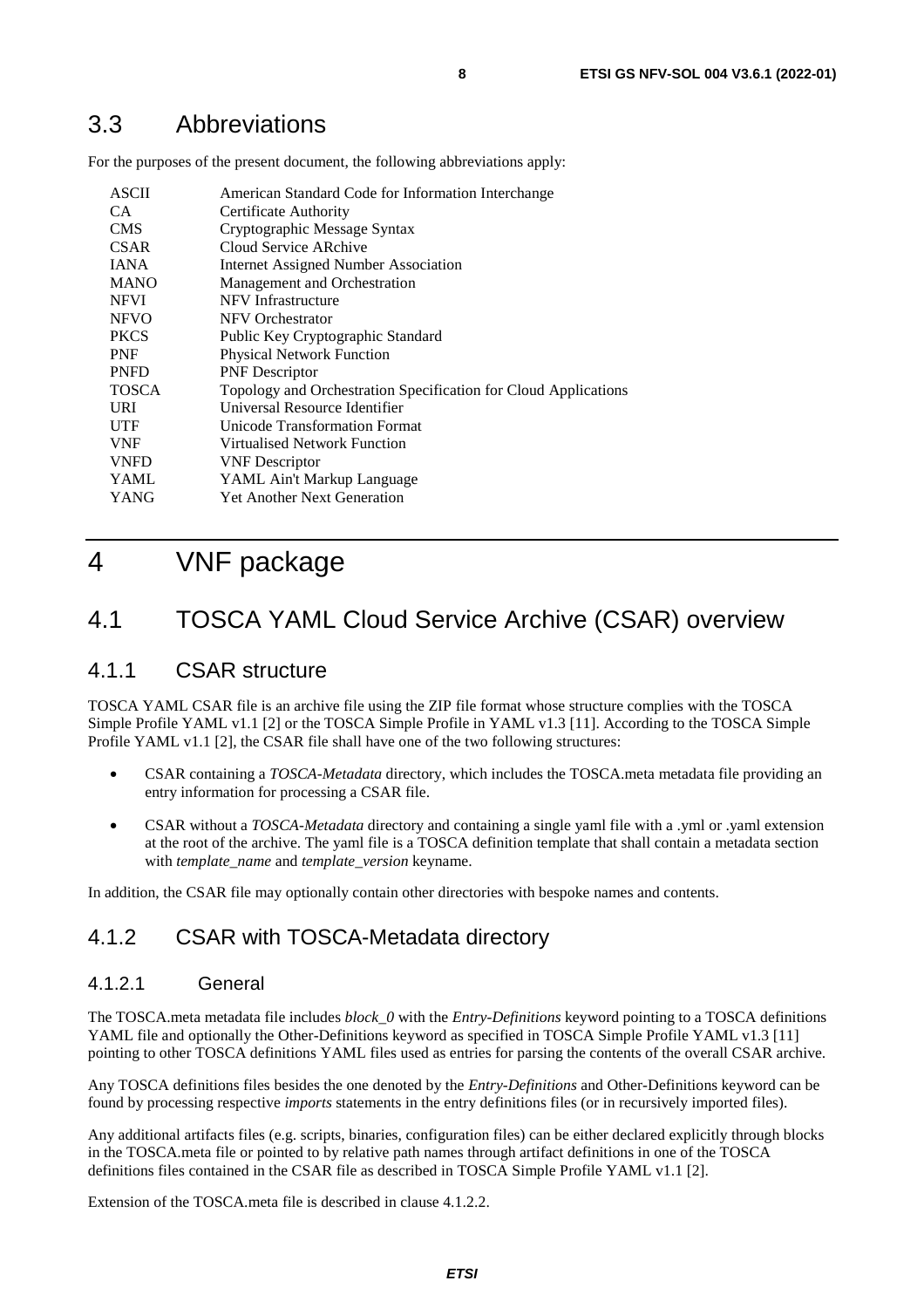<span id="page-8-0"></span>In order to indicate that the simplified structure (i.e. not all files need to be declared explicitly) of TOSCA.meta file allowed by TOSCA Simple profile YAML 1.1 [[2\]](#page-5-0) is used, the *CSAR-Version* keyword listed in block\_0 of the meta-file denotes the version 1.1 as described in the below example.

EXAMPLE:

```
TOSCA-Meta-File-Version: 1.0 
CSAR-Version: 1.1 
Created-by: Onboarding portal 
Entry-Definitions: Definitions/MainServiceTemplate.yaml
```
END OF EXAMPLE.

#### 4.1.2.2 TOSCA.meta file extension

The TOSCA.meta file structure extension is used when files defined in clauses 4.3.2 to 4.3.6 of the present document are included in the VNF package and when using CSAR with TOSCA-Metadata directory, as described in clause 4.1.2.1.

NOTE: TOSCA Simple Profile YAML v1.1 [\[2\]](#page-5-0) does not preclude the TOSCA.meta file block \_0 to be extended with key value pairs.

#### 4.1.2.3 TOSCA.meta file keynames extension

Table 4.1.2.3-1 specifies an extension of the list of recognized TOSCA.meta file keynames as specified in the present document for the TOSCA.meta file. The keynames represents the entries for artifacts defined in clauses 4.3.2 to 4.3.6 of the present document and shall be located in the block\_0.

| Keyname                       | <b>Required</b> | Type   | <b>Description</b>                                               |
|-------------------------------|-----------------|--------|------------------------------------------------------------------|
| <b>ETSI-Entry-Manifest</b>    | <b>ves</b>      | strina | Location of the Manifest file as defined in clause 4.3.2         |
| <b>ETSI-Entry-Change-Log</b>  | yes             | string | Location of the Change history file as defined in clause 4.3.3   |
| <b>IETSI-Entry-Tests</b>      | Ino             | strina | Location of the Testing files as defined in clause 4.3.4         |
| <b>ETSI-Entry-Licenses</b>    | <b>ves</b>      | string | Location of the Licensing information as defined in clause 4.3.5 |
| <b>ETSI-Entry-Certificate</b> | <b>no</b>       | string | Location of the Certificate file as defined in clause 4.3.6      |

**Table 4.1.2.3-1: List of TOSCA-meta file keynames extensions** 

Use of the Entry-Manifest, Entry-Change-Log, Entry-Tests, Entry-Licenses and Entry-Certificate keynames defined in ETSI GS NFV-SOL 004 versions 2.4.1 [\[i.7\]](#page-6-0) to 2.5.1 [[i.8\]](#page-6-0) of the present document is deprecated. These keynames are only provided for backward compatibility with legacy VNF Package consumers; VNF package providers are warned that support of these keynames can be removed in subsequent versions of the present document. The key with and without the ETSI-prefix should not be both present in the TOSCA.meta. If both are present they shall point to the same value.

#### EXAMPLE:

```
TOSCA-Meta-File-Version: 1.0 
CSAR-Version: 1.1 
Created-By: MyCompany 
Entry-Definitions: MRF.yaml 
ETSI-Entry-Manifest: MRF.mf 
ETSI-Entry-Licenses: Files/Licenses 
ETSI-Entry-Change-Log: Files/ChangeLog.txt
```
END OF EXAMPLE.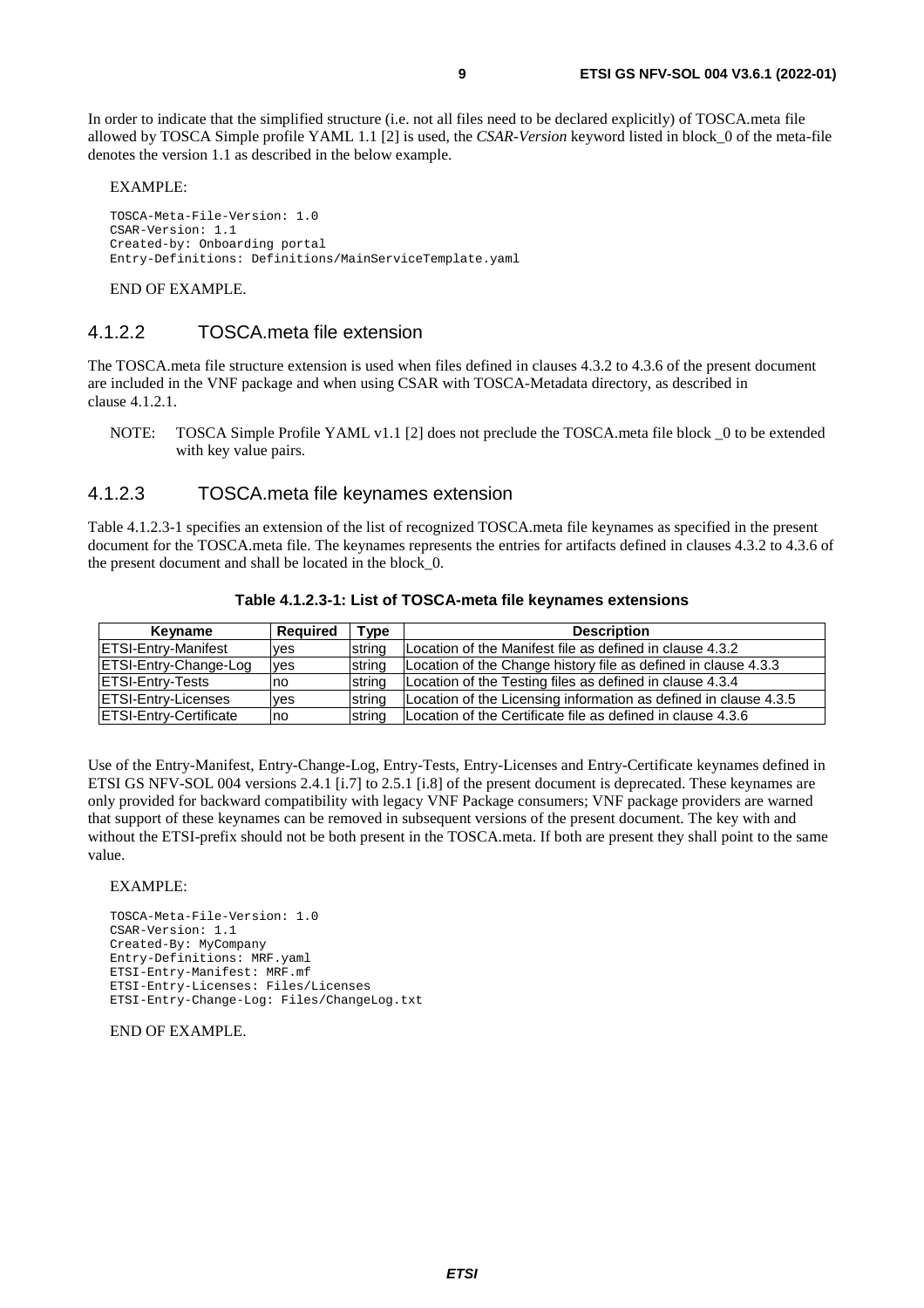### <span id="page-9-0"></span>4.1.3 CSAR without TOSCA-Metadata directory

#### 4.1.3.1 General

This CSAR structure is only applicable if a YANG-based VNFD as defined in ETSI GS NFV-SOL 006 [[i.6](#page-6-0)] or a TOSCA-based VNFD with single deployment flavour design as defined in clause 6.11.3 in ETSI GS NFV-SOL 001 [[i.4](#page-6-0)] is included in the VNF Package. The yaml file at the root of the archive is the *CSAR Entry-Definition* file. The CSAR-Version is defined by the *template\_version* metadata as can be seen in the below example. The value of *template\_version* shall be set to 1.1.

EXAMPLE:

```
tosca_definitions_version: tosca_simple_yaml_1_2 
metadata: 
    template_name: MainServiceTemplate 
    template_author: Onboarding portal 
    template_version: 1.1
```
END OF EXAMPLE.

#### 4.1.3.2 TOSCA Entry definition file metadata extension for a YANG-based VNFD

Table 4.1.3.2-1 specifies an extension of the list of recognized metadata keynames as specified in TOSCA-Simple-Profile-YAML-v1.1 [[2](#page-5-0)] for the main TOSCA Service Template.

#### **Table 4.1.3.2-1: List of metadata keynames extensions**

| <b>Kevname</b>   | <b>Required</b> | <b>Type</b> | <b>Description</b>                                                     |
|------------------|-----------------|-------------|------------------------------------------------------------------------|
| yang_definitions | Ino             | string      | Reference to a YANG definition file representing the VNFD within a VNF |
|                  |                 |             | Package                                                                |

If a YANG-based VNFD is included in the VNF Package, the main TOSCA definitions YAML file shall include a metadata section with an additional metadata entry, where the keyname is ''yang\_definitions'' and the value is the path to the YANG file representing the VNFD within the VNF Package. No additional contents shall be included in the main TOSCA definitions YAML file.

NOTE: The above requirement ensures that there cannot be both a YANG-based and a TOSCA-based representation of a VNFD in the same package.

EXAMPLE:

```
tosca_definitions_version: tosca_simple_yaml_1_1 
metadata: 
template_name: MainServiceTemplate
template_author: Onboarding portal 
template_version: 1.1 
yang_definitions: Definitions/myvnfd.xml
```
END OF EXAMPLE.

4.1.4 Void

### 4.2 VNF package structure and format

The structure and format of a VNF package shall conform to the TOSCA Simple Profile YAML v1.1 Specification of the CSAR format [\[2\]](#page-5-0). The zip file format shall conform to Document Container Format File [\[12\]](#page-5-0).

NOTE: This implies that the VNF package can be structured according to any of the two options described in clause 4.1.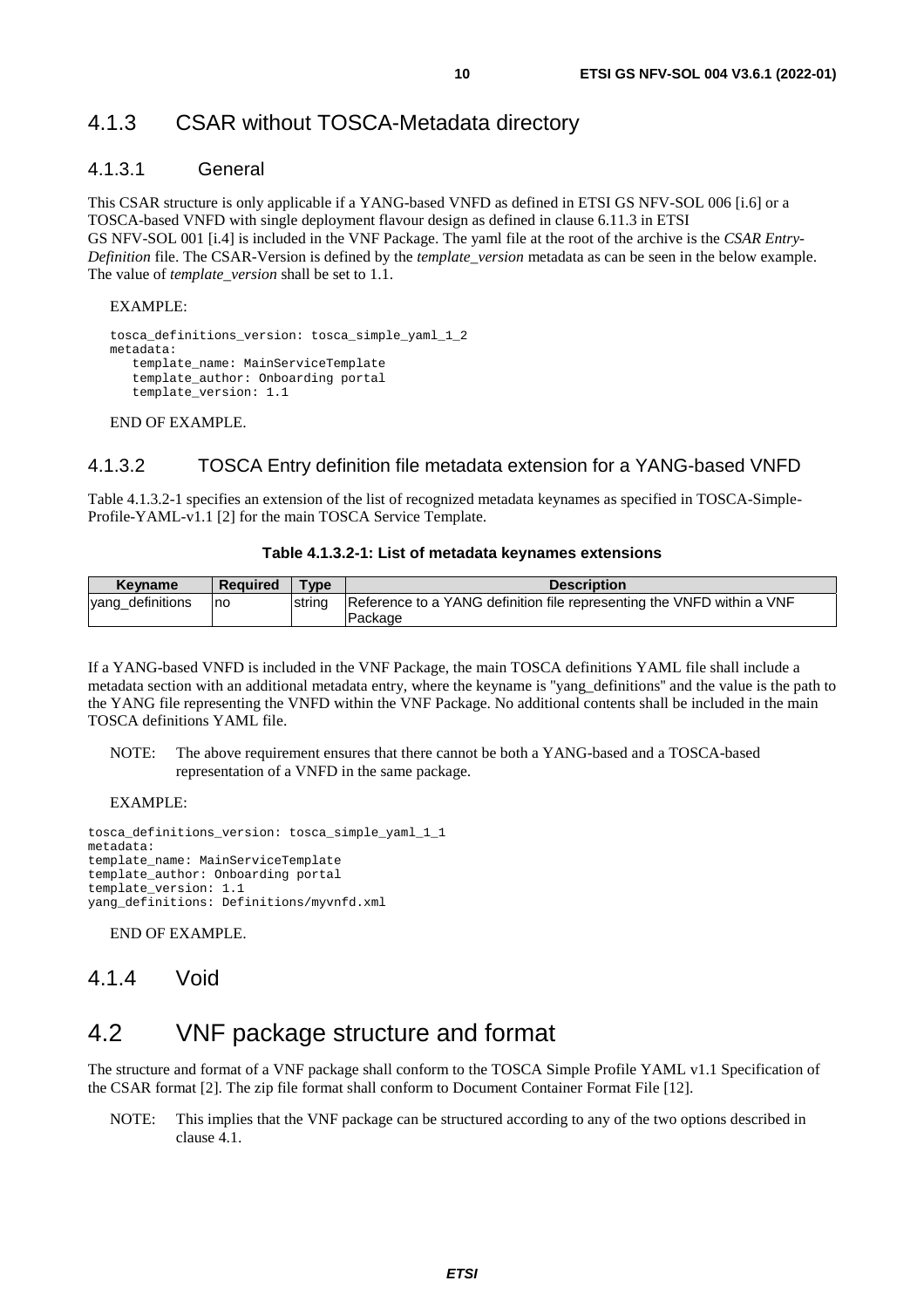<span id="page-10-0"></span>The consumer of a VNF package complying with the present document shall be able to process a CSAR file structured according to any of the two options described in clause 4.1. If the CSAR file contains a TOSCA-Metadata directory and a single yaml file with a .yml or .yaml extension at the root of the archive, the TOSCA.meta file contained in the TOSCA-Metadata directory shall be used as an entry information for processing the CSAR file.

### 4.3 VNF package file contents

### 4.3.1 General

A VNF Package shall contain a main TOSCA definitions YAML file representing all or part of the VNFD, and additional files. It shall be structured according to one of the CSAR structure options described in clause 4.1.

- NOTE 1: ETSI GS NFV-SOL 001 [[i.4](#page-6-0)] specifies the structure and format of the VNFD based on TOSCA specifications.
- NOTE 2: ETSI GS NFV-SOL 006 [[i.6](#page-6-0)] specifies the structure and format of the VNFD based on YANG specifications.

Examples of VNF package options are described in annex A.

### 4.3.2 VNF package manifest file

A CSAR VNF package shall have a manifest file. In the case of a CSAR VNF package with a TOSCA-Metadata directory, the location, name, and extension of the manifest file shall be specified by means of the "ETSI-Entry-Manifest" keyname in the TOSCA.meta file. In the case of a CSAR VNF package without TOSCA-Metadata directory, the manifest file shall have an extension .mf, the same name as the main TOSCA definitions YAML file and be located at the root of the archive.

The manifest file shall start with the VNF package metadata in the form of a name-value pairs. Each pair shall appear on a different line. The "name" and the "value" shall be separated by a colon and, optionally, one or more blanks. The order of the name-value pairs is not significant.

The name shall be one of those specified in table 4.3.2-1 and the values shall comply with the provisions specified in table 4.3.2-1.

The "required" column in table 4.3.2-1 specifies constraints on the presence of each name in a manifest file. If the cell in the "required" column is set to "Yes", the corresponding name shall be included. If the cell in the "required" column is set to "No", the corresponding name may, but need not to, be included. A name shall not be included more than once.

| <b>Name</b>                       | Value                                                                                                                                                                                                                                                                                             | <b>Required</b> |
|-----------------------------------|---------------------------------------------------------------------------------------------------------------------------------------------------------------------------------------------------------------------------------------------------------------------------------------------------|-----------------|
| vnfd id                           | A sequence of UTF-8 characters. See note 1.                                                                                                                                                                                                                                                       | Yes             |
| vnf_provider_id                   | A sequence of UTF-8 characters.                                                                                                                                                                                                                                                                   | Yes             |
|                                   | See note 1.                                                                                                                                                                                                                                                                                       |                 |
| vnf_product_name                  | A sequence of UTF-8 characters.                                                                                                                                                                                                                                                                   | Yes             |
|                                   | See note 1.                                                                                                                                                                                                                                                                                       |                 |
| vnf release date time             | A string formatted according to IETF RFC 3339 [3].                                                                                                                                                                                                                                                | Yes             |
| vnf software version              | A string. See note 1.                                                                                                                                                                                                                                                                             | Yes             |
| vnf_package_version               | A string.                                                                                                                                                                                                                                                                                         | Yes             |
|                                   | See note 2.                                                                                                                                                                                                                                                                                       |                 |
| compatible_specification_versions | Indicates which versions of the present document the VNF package<br>complies to, as known at package creation time. See note 3.                                                                                                                                                                   | Yes             |
|                                   |                                                                                                                                                                                                                                                                                                   | See note 4.     |
|                                   | The value shall be formatted as comma-separated list of strings.<br>Each entry shall have the format $\langle x \rangle \langle y \rangle \langle z \rangle$ where $\langle x \rangle \langle y \rangle$ and<br><z> are decimal numbers representing the version of the present<br/>document.</z> |                 |
|                                   | Whitespace between list entries shall be trimmed before validation.                                                                                                                                                                                                                               |                 |

**Table 4.3.2-1: List of valid names and values for VNF package metadata**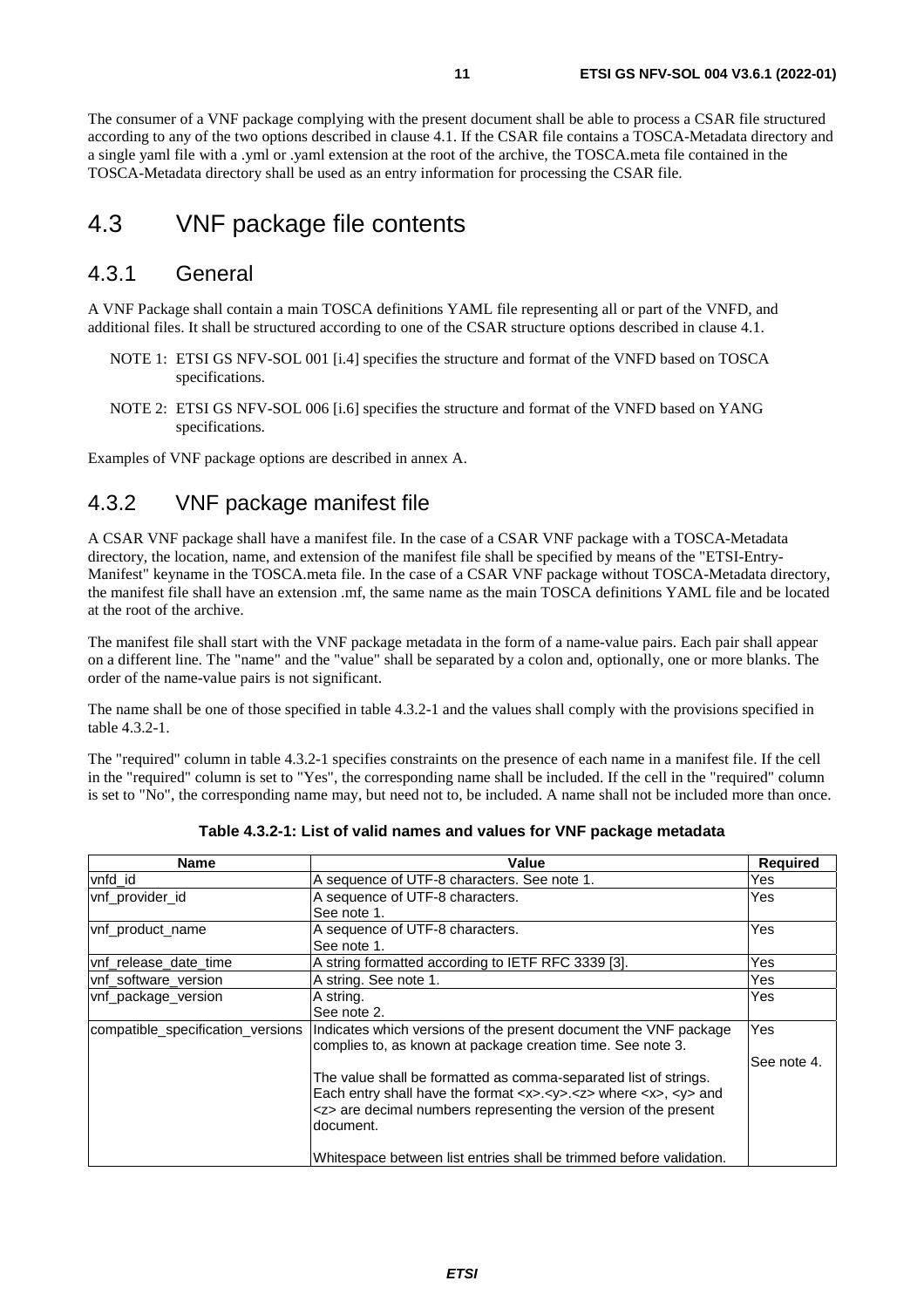|           | <b>Name</b>                                                                              | Value                                                                                                                                                                                                                                                                                             | <b>Required</b> |  |
|-----------|------------------------------------------------------------------------------------------|---------------------------------------------------------------------------------------------------------------------------------------------------------------------------------------------------------------------------------------------------------------------------------------------------|-----------------|--|
| vnfm info |                                                                                          | A comma-separated list of strings as defined in the VNFD.                                                                                                                                                                                                                                         | Yes             |  |
|           |                                                                                          | Whitespace between list entries shall be trimmed before validation.                                                                                                                                                                                                                               |                 |  |
|           |                                                                                          | NOTE 1: The value shall be identical to those specified in the VNFD.                                                                                                                                                                                                                              |                 |  |
|           | NOTE 2: The value shall be identical to the vnfdVersion attribute specified in the VNFD. |                                                                                                                                                                                                                                                                                                   |                 |  |
|           | backward compatible with the listed versions.                                            | NOTE 3: As this list is determined at the time of package creation, it should not be inferred that a<br>package is not compatible with future versions not present in this list. Whether the package<br>will be compatible with such future versions depends on whether these future versions are |                 |  |
|           | considered valid.                                                                        | NOTE 4: A package conformant to versions prior to 2.7.1 does not include this name. Therefore, if this<br>field is missing, it shall be assumed that the package conforms to some previous<br>version of the present document, i.e. a version prior to 2.7.1 and the package shall be             |                 |  |

An example of valid manifest file metadata entries follows.

EXAMPLE 1:

```
metadata: 
vnfd_id: 2116fd24-83f2-416b-bf3c-ca1964793aca 
vnf_product_name: vMRF 
vnf_product_name: Virtualized PowerMRF by MyCompany Inc. 
vnf_provider_id: MyCompany 
vnf_software_version: 1.0.0 
vnf_package_version: 1.0 
vnf_release_date_time: 2017-01-01T10:00:00+03:00 
vnfm_info: etsivnfm:v2.3.1,0:myGreatVnfm-1 
compatible_specification_versions: 2.7.1,3.1.1
```
#### END OF EXAMPLE 1.

The manifest file shall include a list of all files contained in or referenced from the VNF package with their location, expressed using a Source: location/name key-value pair. The manifest file itself may be included in the list.

Below is an example of valid manifest file entries for files contained in or referenced from the VNF package when authenticity and integrity of the VNF package is implemented according to option 1 as specified in clause 5.1.

#### EXAMPLE 2:

```
Source: MRF.yaml 
Algorithm: SHA-256 
Hash: 09e5a788acb180162c51679ae4c998039fa6644505db2415e35107d1ee213943 
Source: scripts/install.sh 
Algorithm: SHA-256 
Hash: d0e7828293355a07c2dccaaa765c80b507e60e6167067c950dc2e6b0da0dbd8b 
Source: https://www.vendor_org.com/MRF/v4.1/scripts/scale/scale.sh 
Algorithm: SHA-256 
Hash: 36f945953929812aca2701b114b068c71bd8c95ceb3609711428c26325649165
```
#### END OF EXAMPLE 2.

If the VNF package is built according to option 1 (clause 5.1), the manifest file shall contain digests of all individual files contained in or referenced from the package.

A consumer of the VNF package verifies the digests in the manifest file by computing the actual digests and comparing them with the digests listed in the manifest file.

The manifest file in option 1 is the key for decision regarding a VNF package integrity and validity in terms of its contained artifacts. The specification of the manifest file and specific algorithms used in digest creation and validation is described in the security related clause.

The details of specifying the local or externally located files and their security protection are described in clause 5.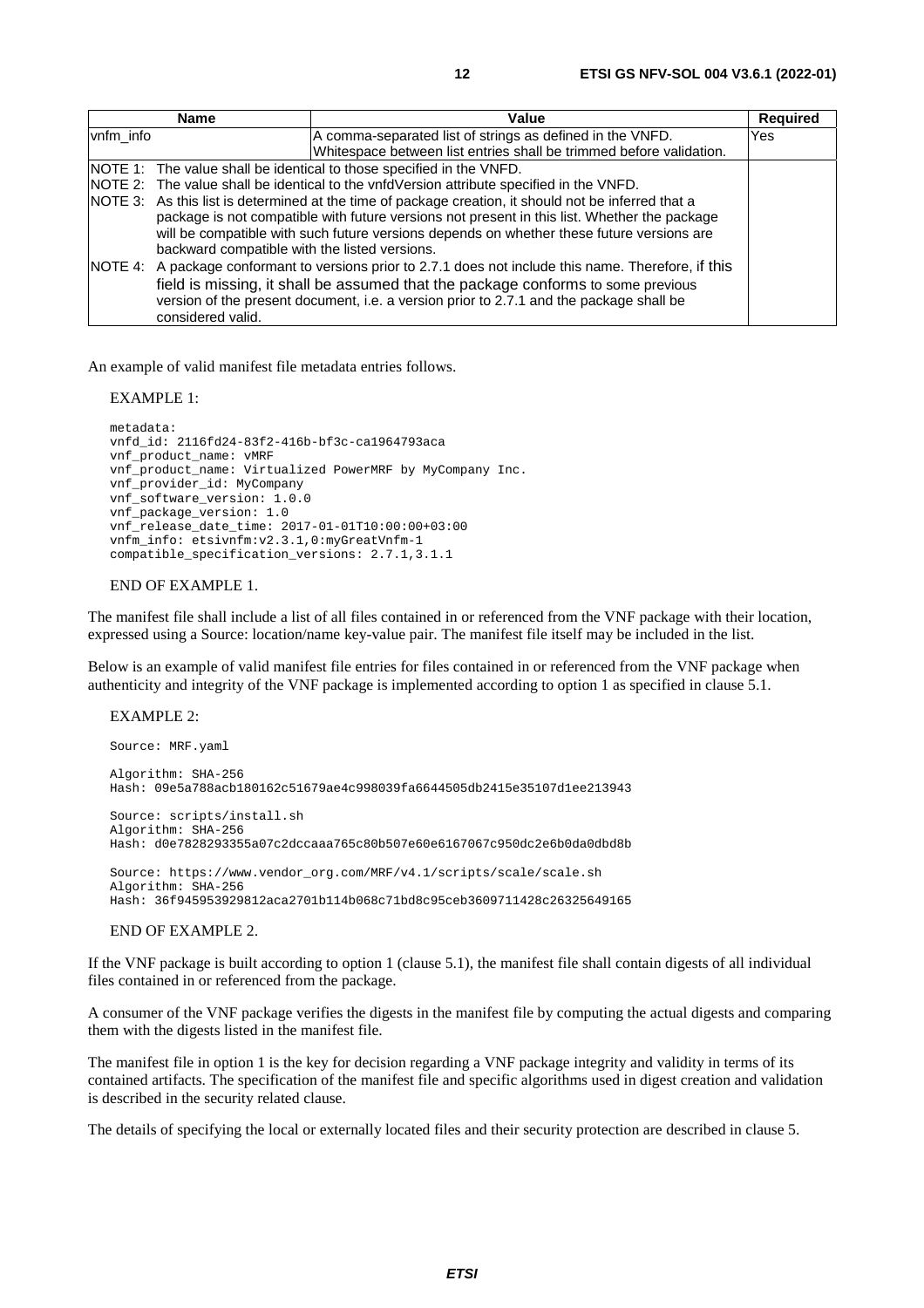### <span id="page-12-0"></span>4.3.3 VNF package change history file

A CSAR VNF package shall have a humanly readable text file describing any change in the constituency of the VNF package. All the changes in the VNF package shall be versioned, tracked and inventoried in the change history file.

In the case of a CSAR VNF package with a TOSCA-Metadata directory, the location, name, and extension of the change history file shall be specified by means of the "ETSI-Entry-Change-Log" keyname in the TOSCA.meta file. In the case of a CSAR VNF package without TOSCA-Metadata directory, the change history file shall be named "ChangeLog.txt" and located at the root of the archive.

### 4.3.4 VNF package testing files

To enable VNF package validation, a VNF Provider should include in a VNF package files containing necessary information (e.g. test description) in order to perform VNF testing. The contents of VNF testing information is outside the scope of the present document.

In the case of a CSAR VNF package with a TOSCA-Metadata directory, the location and name of a directory containing VNF testing information shall be specified by means of the "ETSI-Entry-Tests" keyname in the TOSCA.meta file. In the case of CSAR VNF package without TOSCA-Metadata directory, the VNF testing information shall be located in a directory named "Tests" located at the root of the archive.

### 4.3.5 VNF package licensing information

As required in ETSI GS NFV-IFA 011 [[1\]](#page-5-0) the VNF package shall contain license information for the released VNF. The license information shall include a single license term for the whole VNF. In addition, the license information may also include license terms for each of the VNF package artifacts if different from the one of the released VNF.

In the case of a CSAR VNF package with a TOSCA-Metadata directory, the location and name of a directory containing VNF licensing information shall be specified by means of the "ETSI-Entry-Licenses" keyname in the TOSCA.meta file. In the case of CSAR VNF package without TOSCA-Metadata directory structure, the VNF licensing information shall be located in a directory named "Licenses" located at the root of the archive.

### 4.3.6 Certificate file

The CSAR VNF package shall contain a certificate file if the certificate is not included in the signature container (see note) within the manifest file. In this case or if a single certificate is provided for the signature of multiple artifacts (see clause 5.4), the certificate file shall support one of the two following options:

- 1) In the case of a CSAR VNF package with a TOSCA-Metadata directory, the location, name, and extension of the certificate file shall be specified by means of the "ETSI-Entry-Certificate" keyname in the TOSCA.meta file.
- 2) In the case of a CSAR VNF package without a TOSCA-Metadata directory, the certificate file shall have an extension .cert and the same name as the main TOSCA definitions YAML file and be located at the root of the archive.
- NOTE: Signature container refers to a structure in a standard format (e.g. CMS) which contains signature and additional data needed to process the signature (e.g. certificates, algorithms, etc.).

If the complete CSAR file is signed by the VNF provider (see option 2 in clause 5.1), the certificate file shall be contained in a zip file together with the CSAR file and the signature file if the certificate is not included in the signature file. The certificate file shall have an extension .cert and the same name as the CSAR file.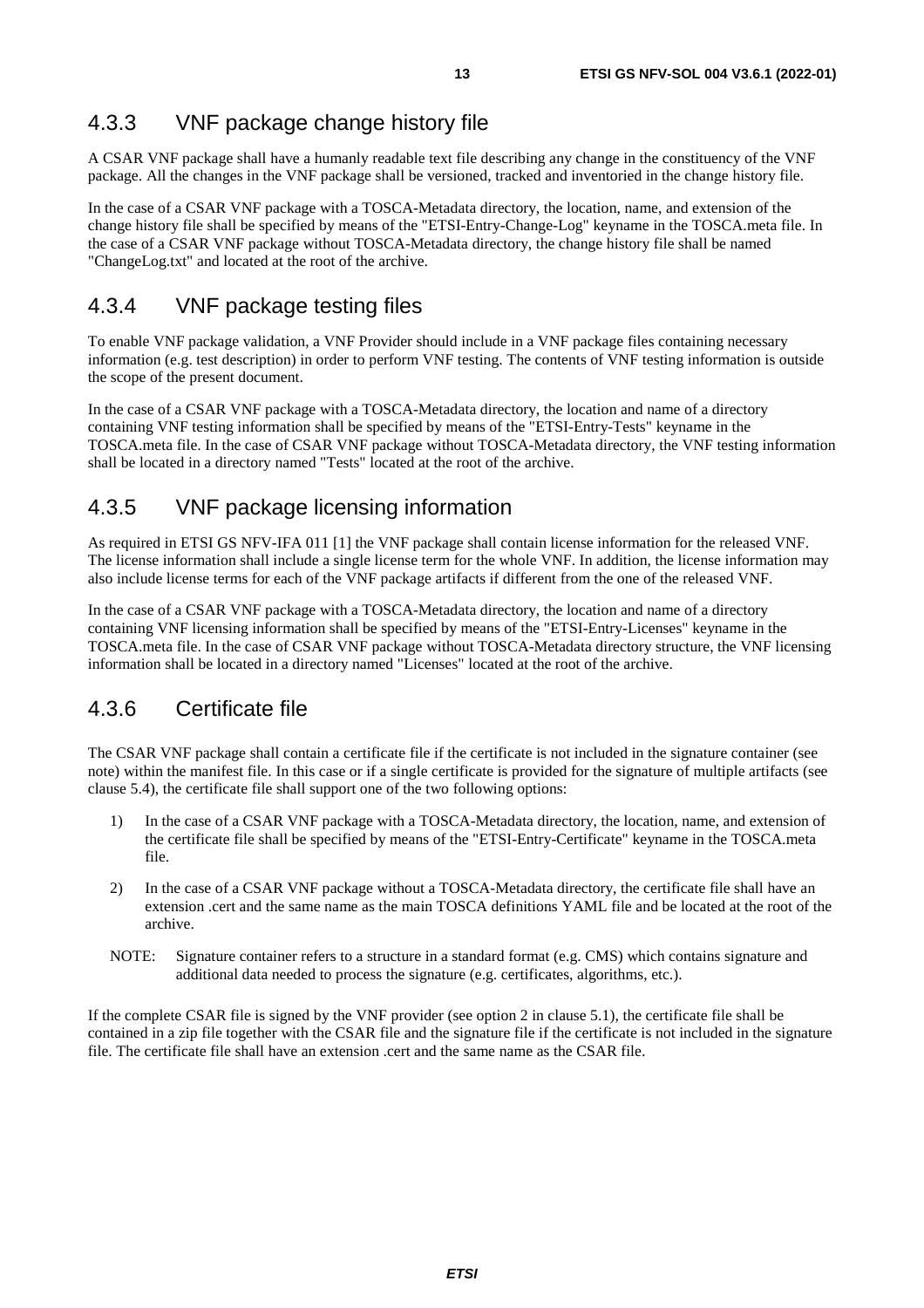### <span id="page-13-0"></span>4.3.7 Non-MANO artifact sets in a VNF package

As required in ETSI GS NFV-IFA 011 [[1\]](#page-5-0) the VNF package shall allow to store and identify non-MANO artifact sets in the VNF package file.

Every non-MANO artifact set shall be identified by a non-MANO artifact set identifier which shall be registered in the registry (specified in annex B). A non-MANO artifact set identifier shall be a string that consists of sub-strings which shall not contain characters other than the following: digits (0-9), lowercase ASCII characters (a-z), and the special characters underscore "\_" and dash "-". Sub-strings shall be separated by the dot "." character.

All files belonging to the same non-MANO artifact set shall share a common path prefix other than the root of the package.

Non-MANO artifact sets shall be declared at the end of the manifest file. If the package contains at least one non-MANO artifact set, an entry named "non\_mano\_artifact\_sets:" shall be present in the package on its own line after the "metadata" section that is defined in clause 4.3.2. The section defined by the "non\_mano\_artifact\_sets" keyname shall have the following structure:

- Every non-MANO artifact set shall be declared on its own line, by a key name that is equal to the non-MANO artifact set identifier.
- Below the key name, all artifacts that belong to the non-MANO artifact set shall be listed, each on its own line, starting with key name "Source", followed by a colon (":") and, optionally, one or more blanks, and further followed by a file name with path for a file in the CSAR archive that is not contained in the root of this archive.

If the Manifest file provides the integrity assurance of the VNF package (option 1 in clause 5.1), these artifacts shall also appear in the list of blocks of name-value pairs specified in clause 5.3.

An example of the section that declares the non-MANO artifact sets in the package is provided below.

#### EXAMPLE:

```
non_mano_artifact_sets: 
    foo_bar: 
       Source: foobar/foo/foo.yaml 
       Source: foobar/foo/foo.script 
       Source: foobar/bar/descriptor.xml 
    prv.happy-nfv.cool: 
       Source: happy/cool/123.html 
       Source: happy/cool/cool.json 
       Source: happy/cool/hot/hot_or_cool.json
```
END OF EXAMPLE.

# 5 Adding security to TOSCA CSAR

### 5.1 VNF package authenticity and integrity

As specified in ETSI GS NFV-IFA 011 [[1\]](#page-5-0) a VNF package shall support a method for authenticity and integrity assurance.

In order to provide the public key based authenticity and integrity for the whole VNF package one of the two following options shall be followed:

Option 1: The VNF package shall contain a Digest (a.k.a. hash) for each of the components of the VNF package. The table of hashes is included in the manifest file, which is signed with the VNF provider private key. In addition, the VNF provider shall include a signing certificate that includes the VNF provider public key, following a pre-defined naming convention and located either at the root of the archive or in a predefined location (e.g. directory).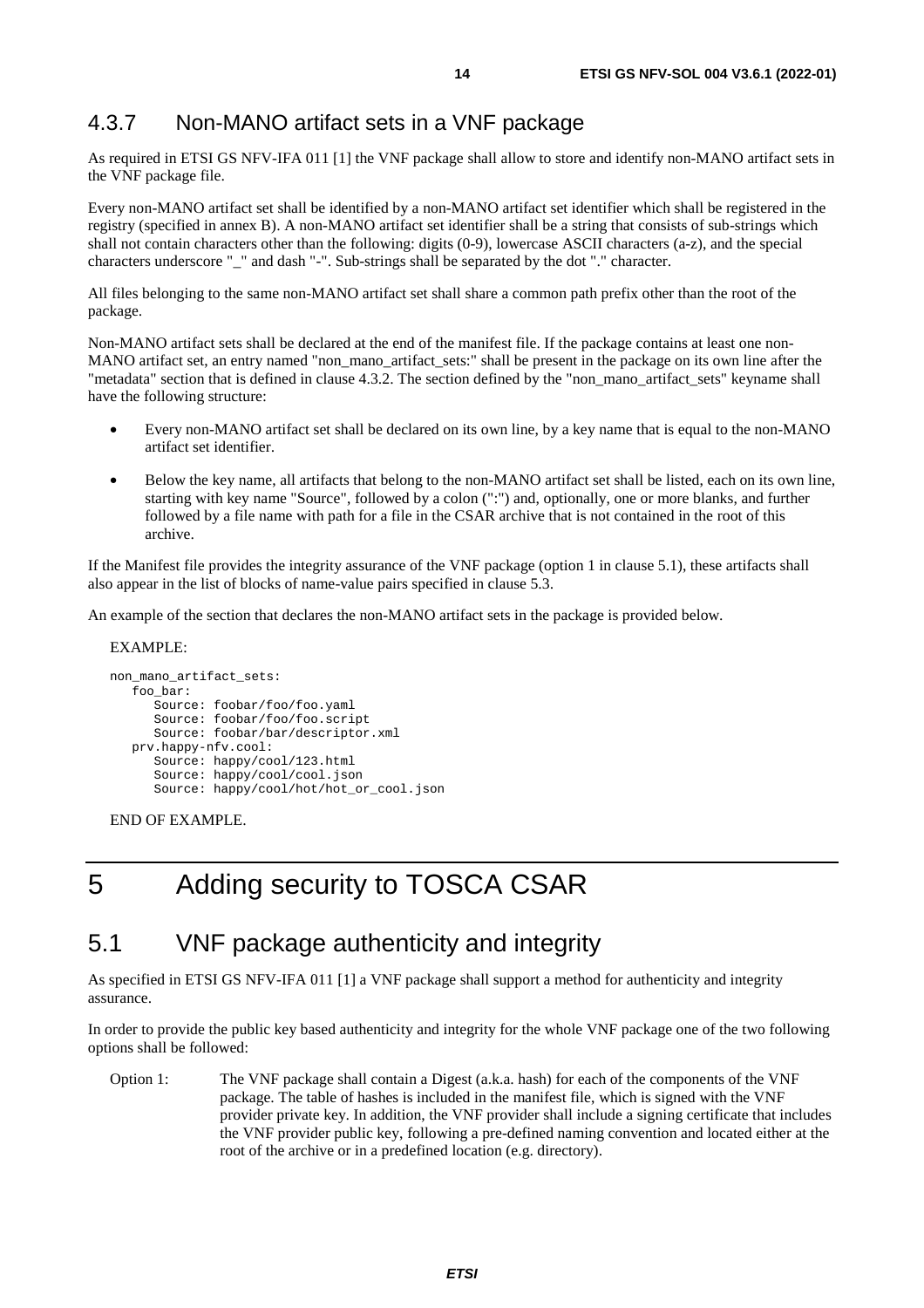The certificate may also be included in the signature container, if the signature format allows that. For example, the CMS format allows to include the certificate in the same container as the signature.

<span id="page-14-0"></span>Option 2: The complete CSAR file shall be digitally signed with the VNF provider private key. The VNF provider delivers one zip file consisting of the CSAR file, a signature file and a certificate file that includes the VNF provider public key. Only one signature of the CSAR file shall be present. The certificate may also be included in the signature container, if the signature format allows that.

The manifest shall be signed in both option 1 and option 2. Only one signature of the manifest shall be present.

In option 2, the VNF package delivered would therefore be according to figure 5.1-1.

VNFPackage.zip

#### VNFPackage.zip



#### **Figure 5.1-1: Composition of the VNF Package zip file in option 2**

This solution, either option 1 or option 2, relies on the existence in the NFVO of a root certificate of a trusted CA that shall have been delivered via a trusted channel that preserves its integrity (separate from the VNF package) to the NFVO and be pre-installed in the NFVO before the on-boarding of the VNF package.

NOTE: The present document makes no assumption on who this trusted CA is. Furthermore, it does not exclude that the root certificate be issued by the VNF vendor or by the NFVI provider.

### 5.2 VNF package manifest and certificate files

In option 1 (see clause 5.1) the manifest file provides the VNF package integrity and authenticity assurance. In this option the manifest contains the digests (hashes) for each individual file locally stored within the VNF package or referenced from it. Each file related entry of the manifest file includes the path or URI of the individual file, the hash algorithm and the generated digest. A consumer of the VNF package shall verify the digests in the manifest file by computing the actual digests and comparing them with the digests listed in the manifest file. Furthermore, the consumer of the VNF Package shall verify that all files in the VNF Package have their corresponding entry and digest in the manifest and that all files listed in the manifest exist in the VNF Package.

In option1 the VNF package authenticity is ensured by signing the manifest file with the VNF provider private key. The digital signature is stored in the manifest file itself (see clause 5.3). The VNF provider shall include an X.509 certificate [\[8\]](#page-5-0) in the VNF Package. The certificate shall be either placed in a certificate file with extension .cert or, if the chosen signature format allows it, the certificate may be included in the signature container itself. The certificate provides the VNF provider public key.

In option 2 (see clause 5.1), the VNF package authenticity and integrity is ensured by signing the CSAR file with the VNF provider private key (option 2 in clause 5.1) and, if the VNF package refers to external artifacts, with the signature of the external artifacts. The digital signature is stored in a separate file. The VNF provider shall also include an X.509 certificate. The certificate may be included in the signature itself if the signature format allows it or in a separate file. The signature and certificate files shall be siblings of the CSAR file, i.e. placed in the same folder in the parent archive. The signature file shall have an extension .cms and the same name as the CSAR file. Naming conventions for the certificate file are specified in clause 4.3.6. A consumer of the VNF Package built according to option 2 shall verify the signature of the complete package. In addition, a consumer of the VNF package shall verify the signatures of the external artifacts, that are listed in the manifest file, if any.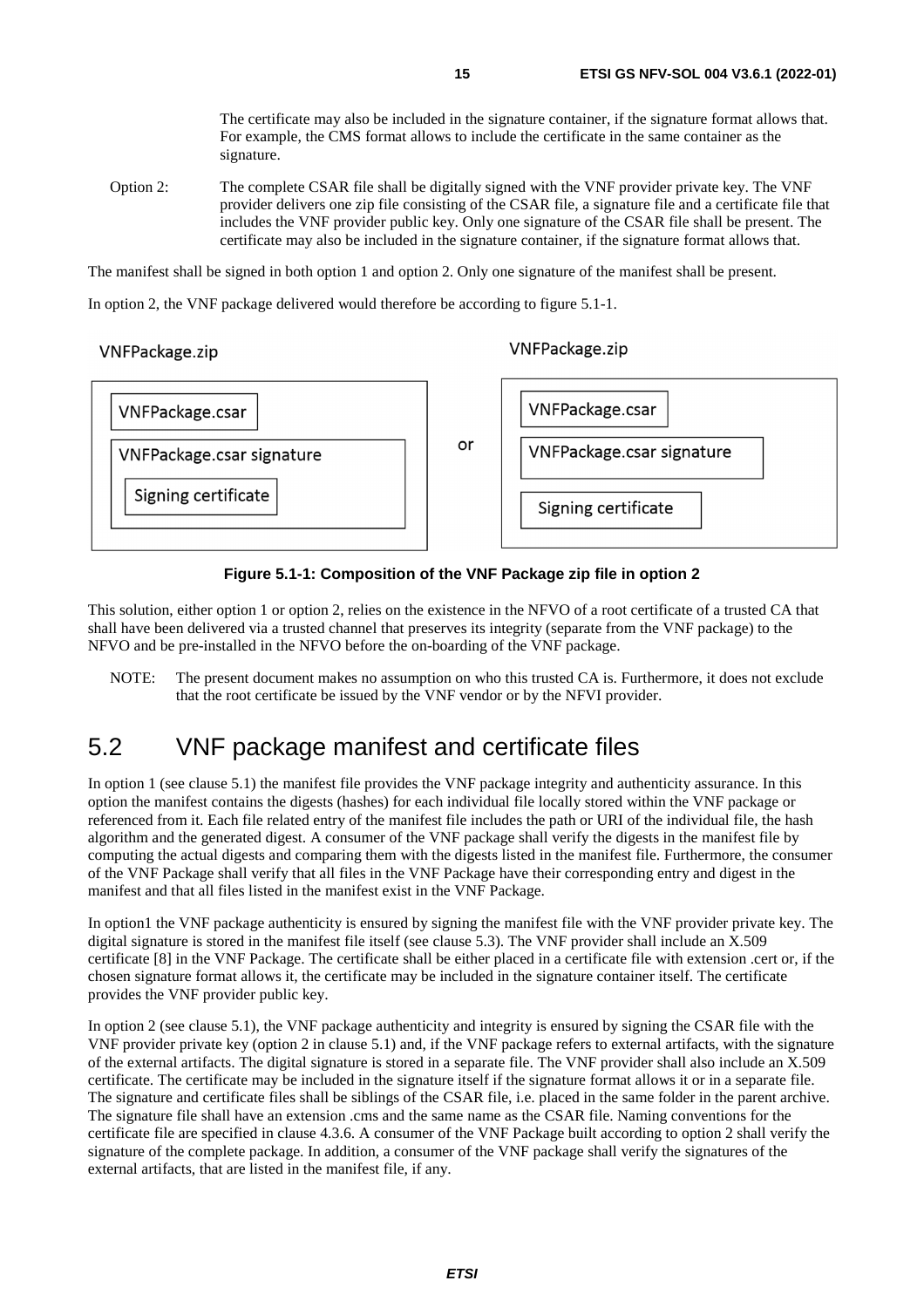<span id="page-15-0"></span>In this alternative (option 2 in clause 5.1) it is not required to include digests (hashes) per each individual file or artefact in the manifest file. A consumer of the VNF package can verify the signature of the complete CSAR package with the VNF provider public key.

Table 5.2-1 summarizes the characteristics of the two possible options for integrity assurance.

| <b>Options</b>  | <b>Digest</b><br>per<br>artifact | Signature per<br>artefact | <b>Support</b><br>external<br>artifacts | Signature as<br>part of the<br>manifest file | <b>External</b><br>Signature file<br>for the whole<br><b>CSAR</b> | <b>Certificate</b><br>may be part<br>of the<br>signature | <b>Certificate</b><br>∣may be in a<br>separate<br>file |
|-----------------|----------------------------------|---------------------------|-----------------------------------------|----------------------------------------------|-------------------------------------------------------------------|----------------------------------------------------------|--------------------------------------------------------|
| <b>Option 1</b> | Yes                              | Yes<br>(mandatory)        | Yes                                     | Yes                                          | No                                                                | Yes                                                      | Yes                                                    |
| Option 2        | No.                              | Yes<br>(mandatory)        | Yes                                     | Yes                                          | Yes                                                               | Yes                                                      | Yes                                                    |

**Table 5.2-1: Options for VNF Package integrity assurance: summary of characteristics** 

An X.509 certificate included in the VNF package, including those related to the signatures of individual artifacts, may contain one single signing certificate or a complete certificate chain. If a certificate chain is included the signing certificate shall be the first in the list. The rest of the certificates may appear in any order. However, it is recommended that within a chain the certificates are ordered, i.e. each certificate signs the one immediately preceding it in the certificate file. The root certificate that may be present in this X.509 certificate chain shall not be used for validation purposes. Only trusted root certificate pre-installed in NFVO shall be used for validation (see clause 5.1).

Each certificate shall be encoded in a textual representation according to IETF RFC 7468 [[6\]](#page-5-0).

### 5.3 Conventions in the manifest file

When the Manifest file provides the integrity assurance of the VNF package (option 1 in clause 5.1) it shall contain a list of blocks of name-value pairs, where each block is related to one file in the VNF package, where name and value are separated by a colon and, optionally, one or more blanks. Each block shall contain the following name-value pair attributes:

- Source: identifier of the file used as input to the hash generation algorithm. The source can be either:
	- A file name for a file that is contained in the root of the CSAR archive.
	- A file name with path for a file in the CSAR archive that is not contained in the root of this archive.
	- A URI that identifies or references an externally accessible artifact.
- NOTE: The URI can merely serve the purpose of identifying the artifact, and the actual access can occur through another URI that is provisioned using the VNF package onboarding procedure specified in ETSI GS NFV-SOL 005 [\[i.10\]](#page-6-0).
- Algorithm: name of a well-known algorithm used to generate the hash. Including the hash algorithm is optional if it is indicated in the attribute containing the hash.
- Hash: text string corresponding to the hexadecimal representation of the hash.

The value for the Algorithm name-value pair shall be among those registered by IANA for hash function textual names [[4\]](#page-5-0). VNF packages that comply with the present document shall either use "sha-256" or "sha-512".

The signature shall be included at the end of the file. The signature and all necessary data to interpret it (algorithm used to generate the hash and encryption method) shall be included in a structure in a standard format following digital signatures best practices and encoded in a textual representation according to IETF RFC 7468 [\[6](#page-5-0)]. The format shall be CMS [[5\]](#page-5-0) or PKCS#7 [[10\]](#page-5-0). No character shall be included between the original contents of the manifest file and the structure containing the signature as that would make the validation fail.

Example of valid manifest file entries including manifest signature in CMS format.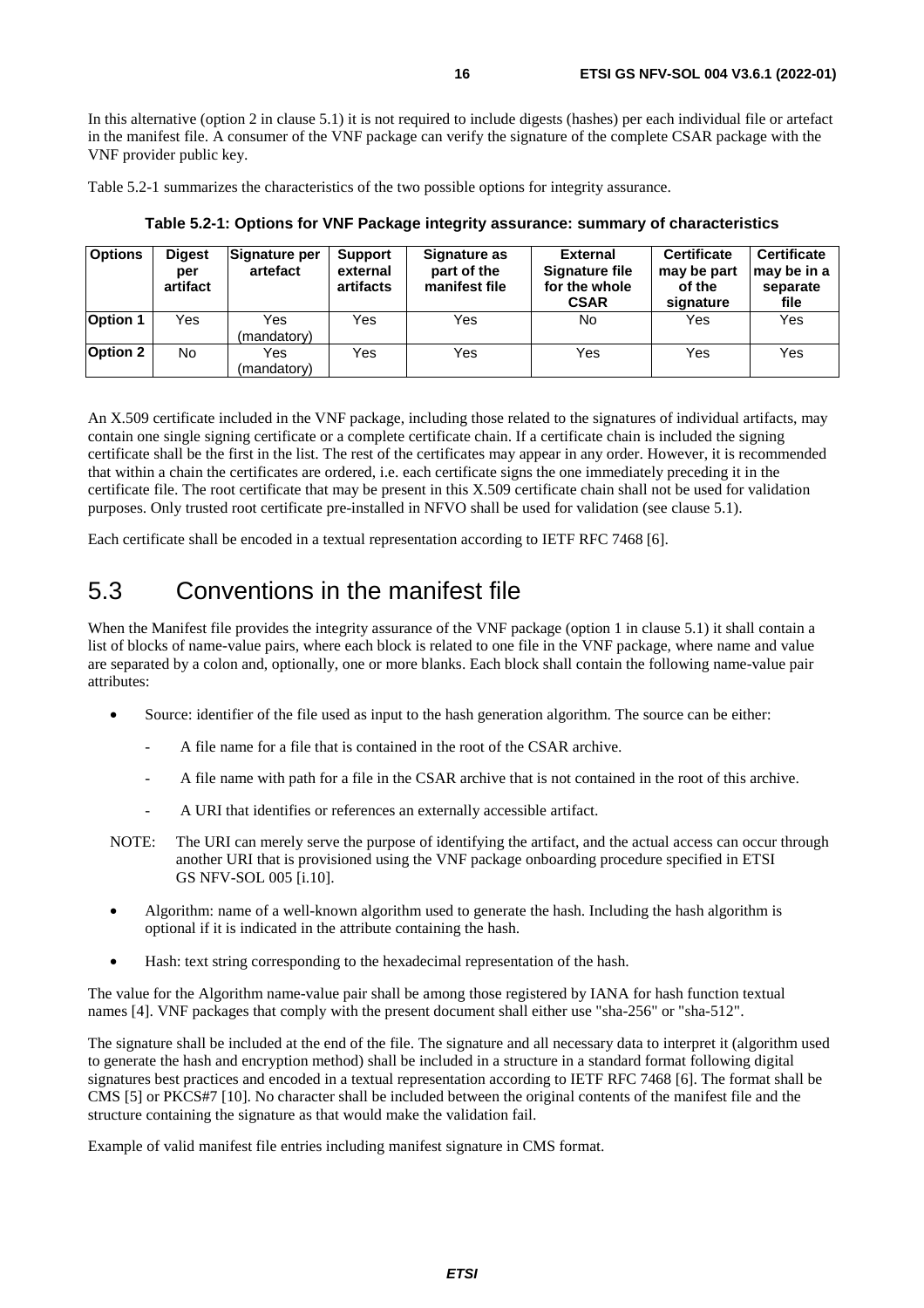#### <span id="page-16-0"></span>EXAMPLE:

Source: MRF.yaml Algorithm: SHA-256 Hash: 09e5a788acb180162c51679ae4c998039fa6644505db2415e35107d1ee213943 Source: scripts/install.sh Algorithm: SHA-256 Hash: d0e7828293355a07c2dccaaa765c80b507e60e6167067c950dc2e6b0da0dbd8b Source: https://www.vendor\_org.com/MRF/v4.1/scripts/scale/scale.sh Algorithm: SHA-256 Hash: 36f945953929812aca2701b114b068c71bd8c95ceb3609711428c26325649165 -----BEGIN CMS----- MIGDBgsqhkiG9w0BCRABCaB0MHICAQAwDQYLKoZIhvcNAQkQAwgwXgYJKoZIhvcN AQcBoFEET3icc87PK0nNK9ENqSxItVIoSa0o0S/ISczMs1ZIzkgsKk4tsQ0N1nUM dvb05OXi5XLPLEtViMwvLVLwSE0sKlFIVHAqSk3MBkkBAJv0Fx0=  $---FND$   $CMS---$ 

END OF EXAMPLE.

### 5.4 Signature of individual artifacts

The VNF provider shall digitally sign all artifacts individually. Only one signature per artifact shall be present.

If the artifact is included in the package a signature file in CMS [[5\]](#page-5-0) or PKCS#7 [\[10\]](#page-5-0) format shall accompany the artifact.

NOTE 1: A CMS signature generated without signed attributes allows to extract it in raw format, which may be required by some VIM implementations.

Except for the manifest file, the signature file shall be a sibling of the signed artifact, i.e. placed in the same folder in the archive, which could also be the root of the archive. The signature file naming scheme shall be one of the schemes defined below. Within one VNF package, not more than one of the two naming schemes shall be used. The naming schemes are:

- Maintain the original file name and extension and append '.sig' followed by a file type specific one (e.g. '.cms', '.p7b', '.p7c').
- Maintain the original file name but omit the original extension and append '.sig' followed by a file type specific one (e.g. '.cms', '.p7b', '.p7c').
- NOTE 2: Maintaining the original extension allows to sign multiples files in the same directory that only differ in their extensions.

If the artifact and signature is included in the package an X.509 certificate shall also be included in the VNF package as per one of the two following alternatives:

- 1) One certificate per signed artifact, according to one of the following options:
	- 1a) A certificate file is included as a sibling of the signed artifact file, i.e. placed in the same folder as the signed artifact. The certificate file naming scheme shall be one of the schemes defined below. Within one VNF package, not more than one of the two naming schemes shall be used. The naming schemes are:
		- Maintain the original file name and extension and append '.cert'.
		- Maintain the original name but omit the original extension and append '.cert'.
	- 1b) The certificate is included in the signature file, provided that the signature format allows for it.

 Alternative 1 allows to have different certificates per different artifacts, which may be needed e.g. if artifacts contained in the package are signed by 3rd party providers.

2) One single certificate for all signed artifacts in which case the certificate file shall follow the rules specified in clause 4.3.6. If some, but not all, artifacts have an individual signing certificate, the certificate described in this alternative is used only for those artifacts that do not have an individual signing certificate.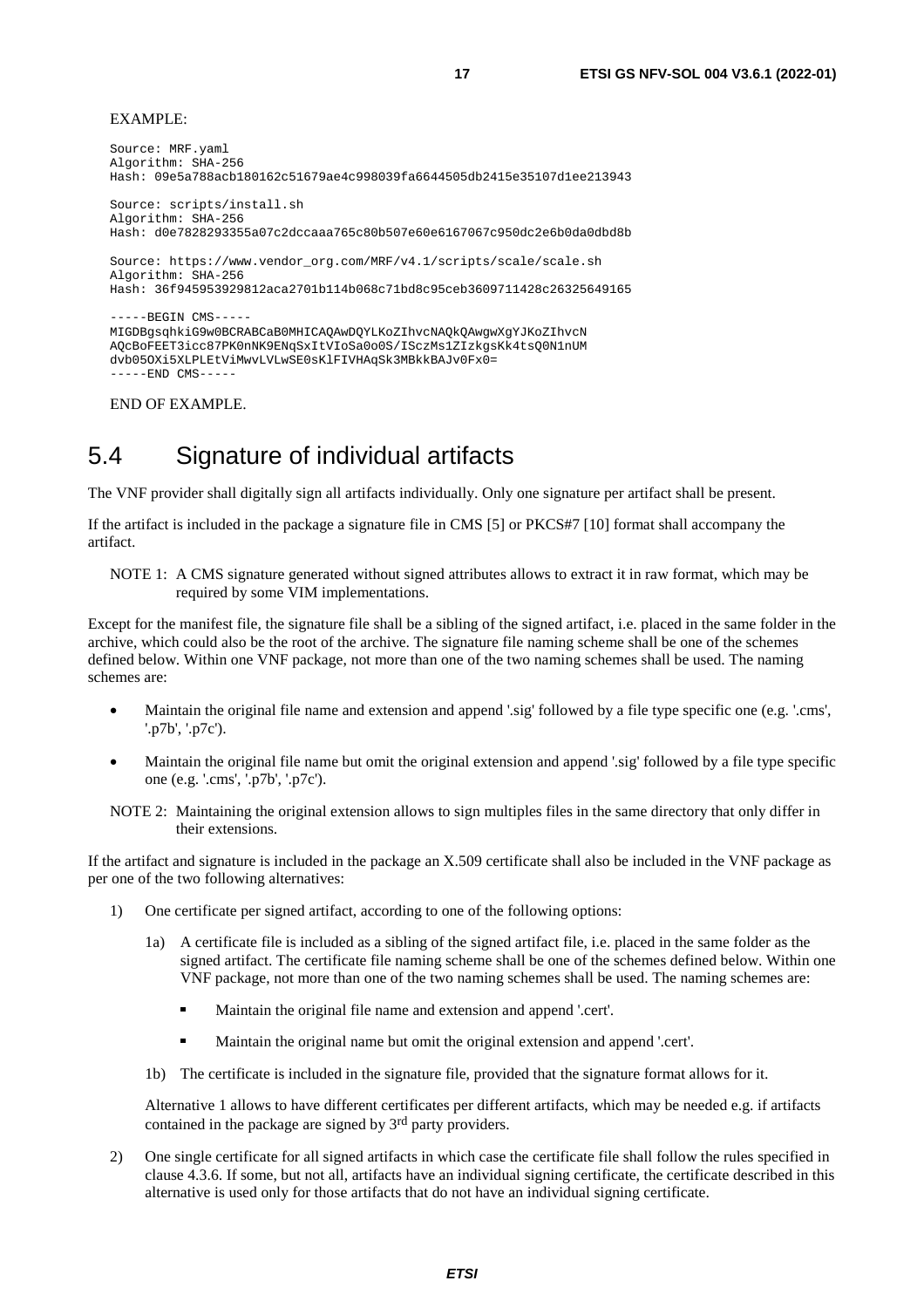<span id="page-17-0"></span>Signature and certificate files of the artifacts included in the package shall be listed in their own blocks in the manifest, like any other file.

For external artifacts, delivered using either option 1 or option 2 as defined in clause 5.1, referred to but not included in the package, the signature file in CMS [\[5](#page-5-0)] or PKCS#7 [[10](#page-5-0)] format shall be included in the package. The VNF provider shall provide, in addition to those specified in clause 5.3, a name-value pair in the block in the manifest that contains the artifact URI, where name is 'Signature' and value shall be set to the file name with path in the CSAR archive where the signature is contained. The file should have a double extension: '.sig' followed by a file type specific one (e.g. '.cms', '.p7b', '.p7c'). In addition, the signing X.509 certificate [[8\]](#page-5-0) shall be provided as per one of the following alternatives:

- 1) One certificate per signed artifact: included in the signature file, provided the signature format allows for it, or in a certificate file included in the package. The VNF provider shall provide, in addition to those specified in clause 5.3, a name-value pair in the block in the manifest that contains the artifact URI, where name is 'Certificate' and value shall be set to the file name with path in the CSAR archive where the certificate is contained. The extension of the file containing the signing certificate should be '.cert'.
- 2) One single certificate for all signed artifacts: in one certificate file in the VNF package with extension .cert and the same name as the main TOSCA definitions YAML file and located at the root of the archive (archive without TOSCA-Metadata directory) or in the location specified by the TOSCA.meta file (archive with a TOSCA-Metadata directory). In the latter case, the corresponding entry shall be named "ETSI-Entry-Certificate". If some, but not all, artifacts have an individual signing certificate, the certificate described in this alternative is used only for those artifacts that do not have an individual signing certificate.

Signature and certificate files of external artifacts shall, in addition, be listed in their own blocks in the manifest, like any other file.

These two name-value pairs applicable for blocks in the manifest related to external artifacts, with names 'Signature' and 'Certificate', need not be included for artifacts included in the VNF package because signatures and certificates files for internal artifacts are identified by the naming and placing conventions, i.e. as siblings of the artifact.

Example of a block in the manifest containing entries for an external artifact in option 1.

#### EXAMPLE 1:

```
Source: https://www.vendor_org.com/MRF/v4.1/scripts/scale/scale.sh 
Algorithm: SHA-256 
Hash: 36f945953929812aca2701b114b068c71bd8c95ceb3609711428c26325649165 
Signature: /somedirectory/somefilename1.sig.cms 
Certificate: /somedirectory/somefilename1.cert
```
#### END OF EXAMPLE 1.

Example of a block in the manifest containing entries for an external artifact in option 2.

#### EXAMPLE 2:

Source: https://www.vendor\_org.com/MRF/v4.1/scripts/scale/scale.sh Signature: /somedirectory/somefilename1.sig.cms Certificate: /somedirectory/somefilename1.cert

END OF EXAMPLE 2.

### 5.5 Support for security sensitive artifacts

If an artifact is security sensitive, the whole artifact may be encrypted by the VNF provider with an artifact specific key. In case of asymmetric encryption this key is a public key provided by the party who is responsible to on-board and validate the VNF package or to use the artifact, and the VNF provider uses it to encrypt the security sensitive artifact. The consumer of this artifact then decrypts the artifact with its own private key.

In case of symmetric encryption, the public key provided by the party responsible to on-board and validate the VNF package or to use the artifact is used to encrypt a key generated by the VNF provider. The artifact is encrypted with this latter key, which is to be shared with the consumer of the artifact and shall be included in encrypted form in the VNF package. The consumer of the artifact decrypts the shared key with its own private key and then uses the obtained shared key to decrypt the artifact.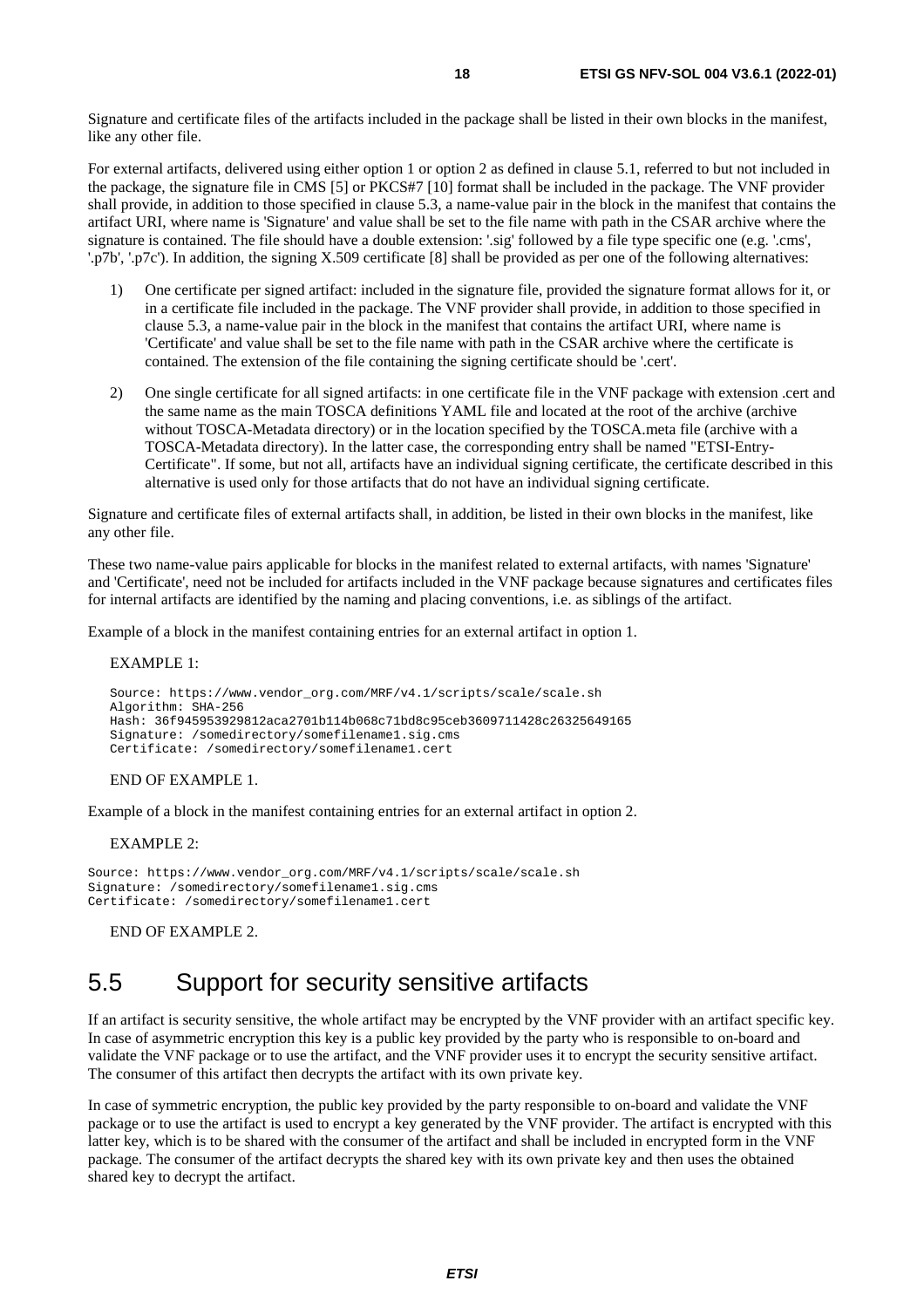<span id="page-18-0"></span>The encrypted artifact shall be delivered in CMS format [[5\]](#page-5-0). The CMS file shall provide all necessary information to decrypt the encrypted artifact: algorithm used for the artifact encryption, and in case of symmetric encryption, the encrypted key used for artifact encryption and algorithm used to encrypt the key.

The file name shall have a double extension 'enc.cms'.

The hash of the artifact that is included in the manifest, and the signature that accompanies the artifact, shall be calculated based on the whole CMS file that includes the encrypted artifact.

### 6 PNFD archive

### 6.1 General

The PNFD archive format and structure shall follow the same specification as the VNF package (clauses 4 and 5 of the present document) with the differences specified in the following clauses.

In particular the location and naming convention of certificate files, signatures, change history files, non-MANO artifact sets and Entry-definitions file in a PNFD archive follow the same specification as for the VNF package.

### 6.2 Actors and roles

The roles assumed in clauses 4 and 5 of the present document for a VNF provider in relation to a VNF package are taken by a PNFD archive provider for a PNFD archive.

The present document does not make any assumption on which organization or entity takes the role of a PNFD archive provider.

### 6.3 PNFD archive file contents

#### 6.3.1 General

A PNFD archive shall contain a main TOSCA definitions YAML file representing all or part of the PNFD, and additional files. It shall be structured according to one of the CSAR structure options described in clause 4.1.1.

- NOTE 1: ETSI GS NFV-SOL 001 [[i.4](#page-6-0)] specifies the structure and format of the PNFD based on TOSCA specifications.
- NOTE 2: ETSI GS NFV-SOL 006 [[i.6](#page-6-0)] specifies the structure and format of the PNFD based on YANG specifications.

### 6.3.2 PNFD archive manifest file

A PNFD archive manifest file shall follow the same specification as the manifest file for VNF package except for the meta-data section.

The name in each name-value pair in the PNFD archive metadata shall be one of those specified in table 6.3.2-1 and the values shall comply with the provisions specified in table 6.3.2-1.

The "required" column in table 6.3.2-1 specifies constraints on the presence of each name in a manifest file. If the cell in the "required" column is set to "Yes", the corresponding name shall be included. If the cell in the "required" column is set to "No", the corresponding name may, but need not to, be included. A name shall not be included more than once.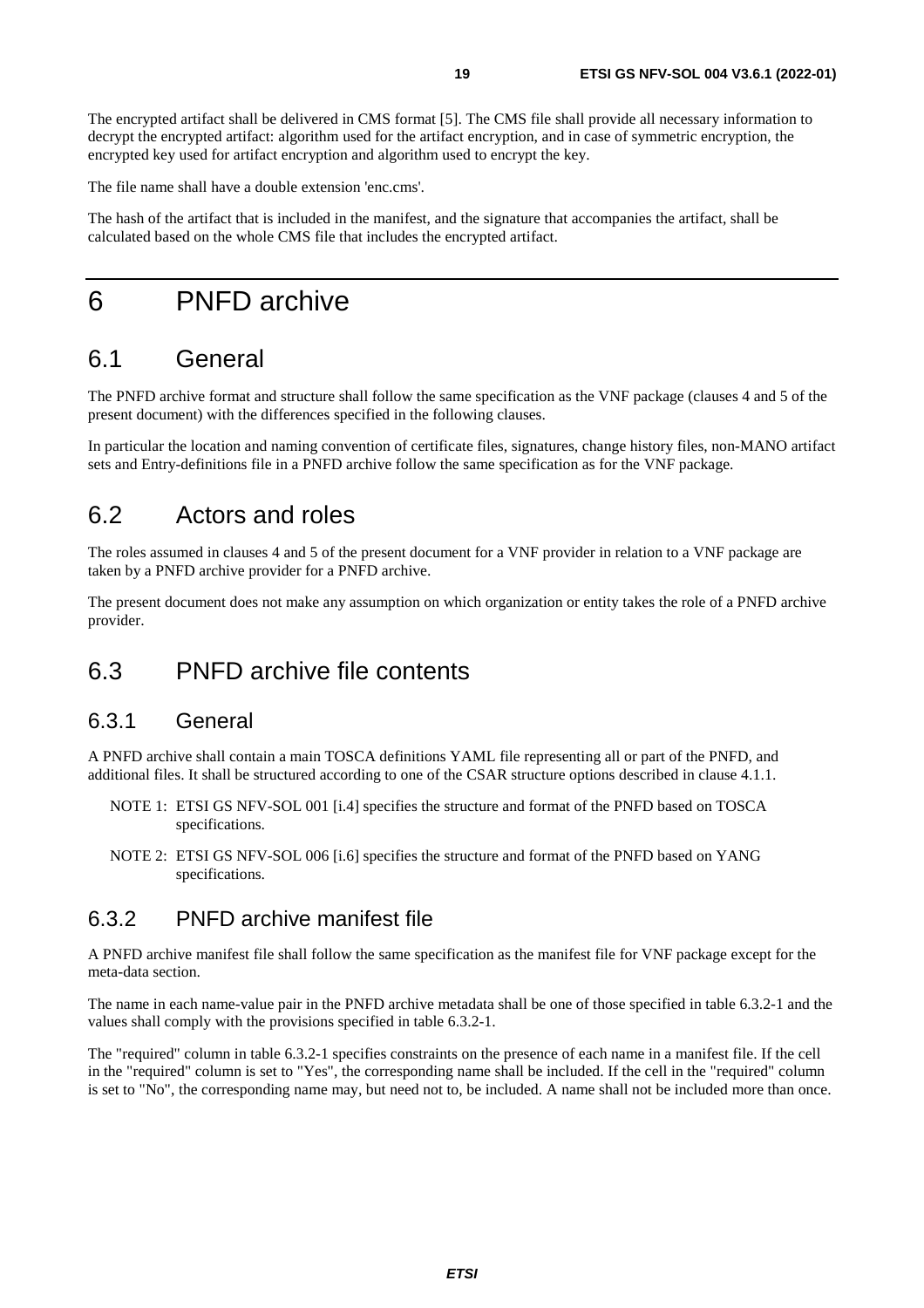<span id="page-19-0"></span>

| Name                                          | Value                                                                                                                                                  | <b>Required</b> |
|-----------------------------------------------|--------------------------------------------------------------------------------------------------------------------------------------------------------|-----------------|
| pnfd_provider                                 | A sequence of UTF-8 characters                                                                                                                         | Yes             |
|                                               | See note 1.                                                                                                                                            |                 |
| pnfd_name                                     | A sequence of UTF-8 characters                                                                                                                         | Yes             |
|                                               | See note 1.                                                                                                                                            |                 |
| pnfd release date time                        | String formatted according to IETF RFC 3339 [3].                                                                                                       | Yes             |
| pnfd_archive_version                          | A string                                                                                                                                               | Yes             |
|                                               | See note 2.                                                                                                                                            |                 |
| compatible_specification_versions             | Indicates which versions of the present document the PNFD archive                                                                                      | Yes             |
|                                               | complies to, as known at PNFD archive creation time.                                                                                                   |                 |
|                                               |                                                                                                                                                        |                 |
|                                               | Formatted as comma-separated list of strings. Each entry has the                                                                                       |                 |
|                                               | format $\langle x \rangle \langle y \rangle \langle z \rangle$ where $\langle x \rangle \langle y \rangle$ and $\langle z \rangle$ are decimal numbers |                 |
|                                               | representing the version of the present document.                                                                                                      |                 |
|                                               |                                                                                                                                                        |                 |
|                                               | Whitespace between list entries shall be trimmed before validation.                                                                                    |                 |
|                                               | See note 3.                                                                                                                                            |                 |
|                                               | NOTE 1: The value shall be identical to those specified in the PNFD (provider and name).                                                               |                 |
|                                               | NOTE 2: The value shall be identical to the version attribute specified in the PNFD.                                                                   |                 |
|                                               | NOTE 3: As this list is determined at the time of PNFD archive creation, it should not be inferred that a                                              |                 |
|                                               | PNFD archive is not compatible with future versions not present in this list. Whether the archive                                                      |                 |
|                                               | will be compatible with such future versions depends on whether these future versions are                                                              |                 |
| backward compatible with the listed versions. |                                                                                                                                                        |                 |

**Table 6.3.2-1: List of valid names and values for PNFD archive metadata** 

An example of valid manifest file metadata entries follows.

EXAMPLE:

```
metadata: 
pnfd_name: MRF 
pnfd_provider: SunShineCompany 
pnfd_archive_version: 1.0 
pnfd_release_date_time: 2017-01-01T10:00:00+03:00 
compatible_specification_versions: 2.7.1,3.1.1
```
END OF EXAMPLE.

### 6.3.3 Not applicable clauses

Clauses 4.3.4 and 4.3.5 are not applicable to a PNFD archive.

The present document does not constraint the type of information that may be included in the PNFD archive as non-MANO artifacts. Thus it does not preclude that files of the nature specified in clauses 4.3.4 and 4.3.5 are included as non-MANO artifacts.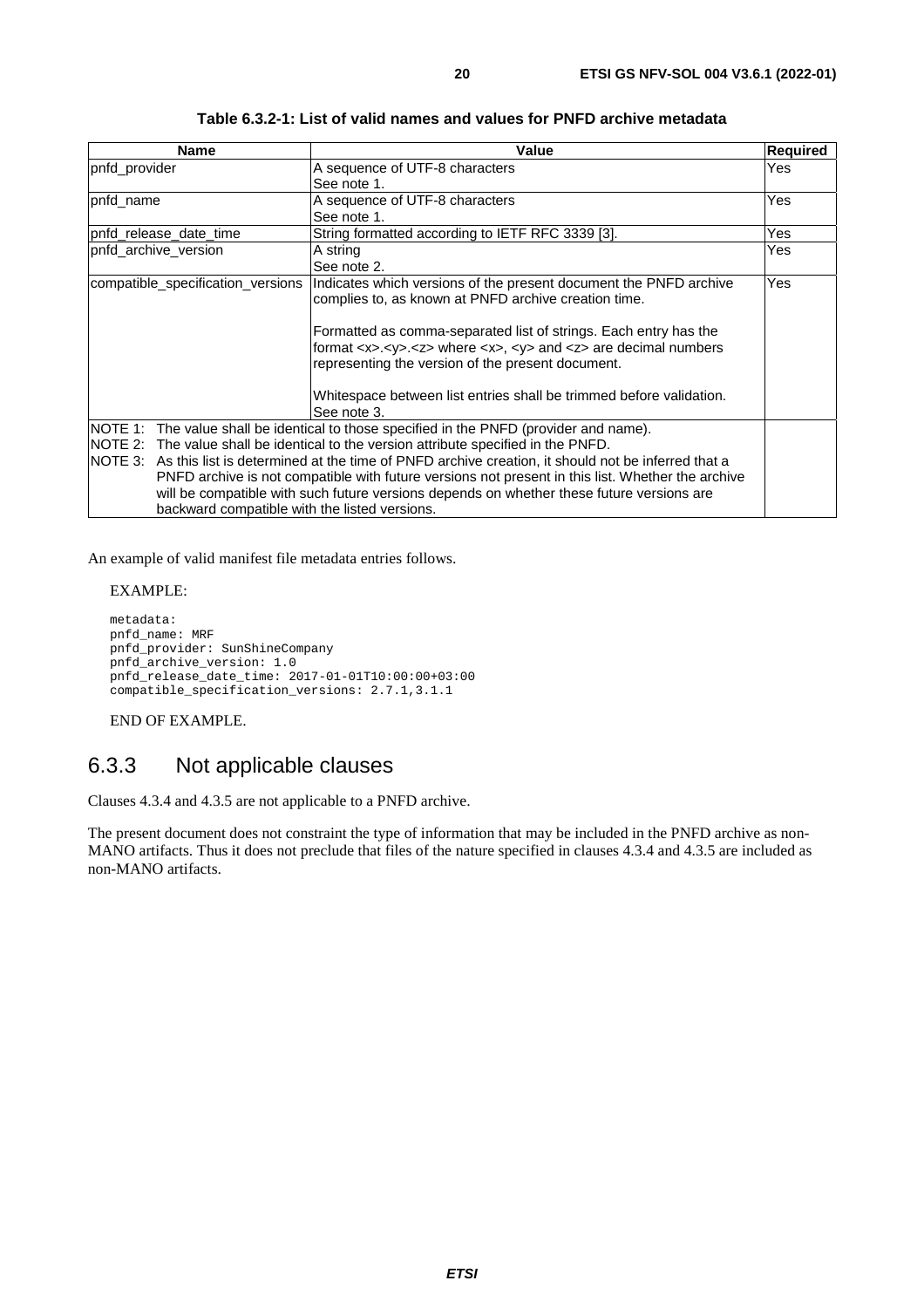# <span id="page-20-0"></span>Annex A (informative): TOSCA CSAR examples

### A.1 CSAR with the TOSCA-Metadata directory

Below is an example of a CSAR directory structure for NFV including the TOSCA-Metadata, Definitions, Files and Scripts directories. The TOSCA-Metadata directory contains the TOSCA.meta file as specified in [\[2](#page-5-0)]. The VNFD (MRF.yaml) and other templates files, if any, are included in the Definitions directory. The Files directory contains the change log file, images and other artifact files. The Scripts directory includes the scripts files that may be called from the VNFD. The manifest file (MRF.mf) is located at the root level of the archive.

EXAMPLE:

```
!------TOSCA-Metadata 
         !------TOSCA.meta 
         !------TOSCA.meta.sig.cms 
!------Definitions 
         !----- MRF.yaml 
         !----- MRF.yaml.sig.cms (signature)
         !----- OtherTemplates (e.g. type definitions) 
         |----- OtherTemplates signatures 
!------Files 
        !----- ChangeLog.txt 
         |----- ChangeLog.txt.sig.cms 
         !----- global.cert (global certificate for the package) 
         !----- image(s) 
         !----- image(s) signature(s) 
         !----- other artifacts 
         !----- other artifacts signatures 
         !------Tests 
                  !----- file(s) 
                  !----- signature(s) 
         !------Licenses 
                  !----- file(s) 
                  !----- signature(s) 
!------Scripts 
        !----- install.sh 
         .<br>!----- install.sh.sig.cms
!--- MRF.mf
```
END OF EXAMPLE.

# A.2 CSAR without the TOSCA-Metadata directory

Below is the example of CSAR including the VNFD (MRF.yaml), manifest, certificate, testing, licensing and change log files located at the root level of the CSAR. The Artifacts directory includes an image file and two files that may be called from the VNFD.

EXAMPLE:

```
!--------- MRF.yaml 
!--------- MRF.yaml.sig.cms 
1------ MRF mf
!--------- MRF.cert 
!--------- ChangeLog.txt 
!--------- ChangeLog.txt.sig.cms 
!--------- Tests 
        !----- file(s) 
        !----- signature(s)
```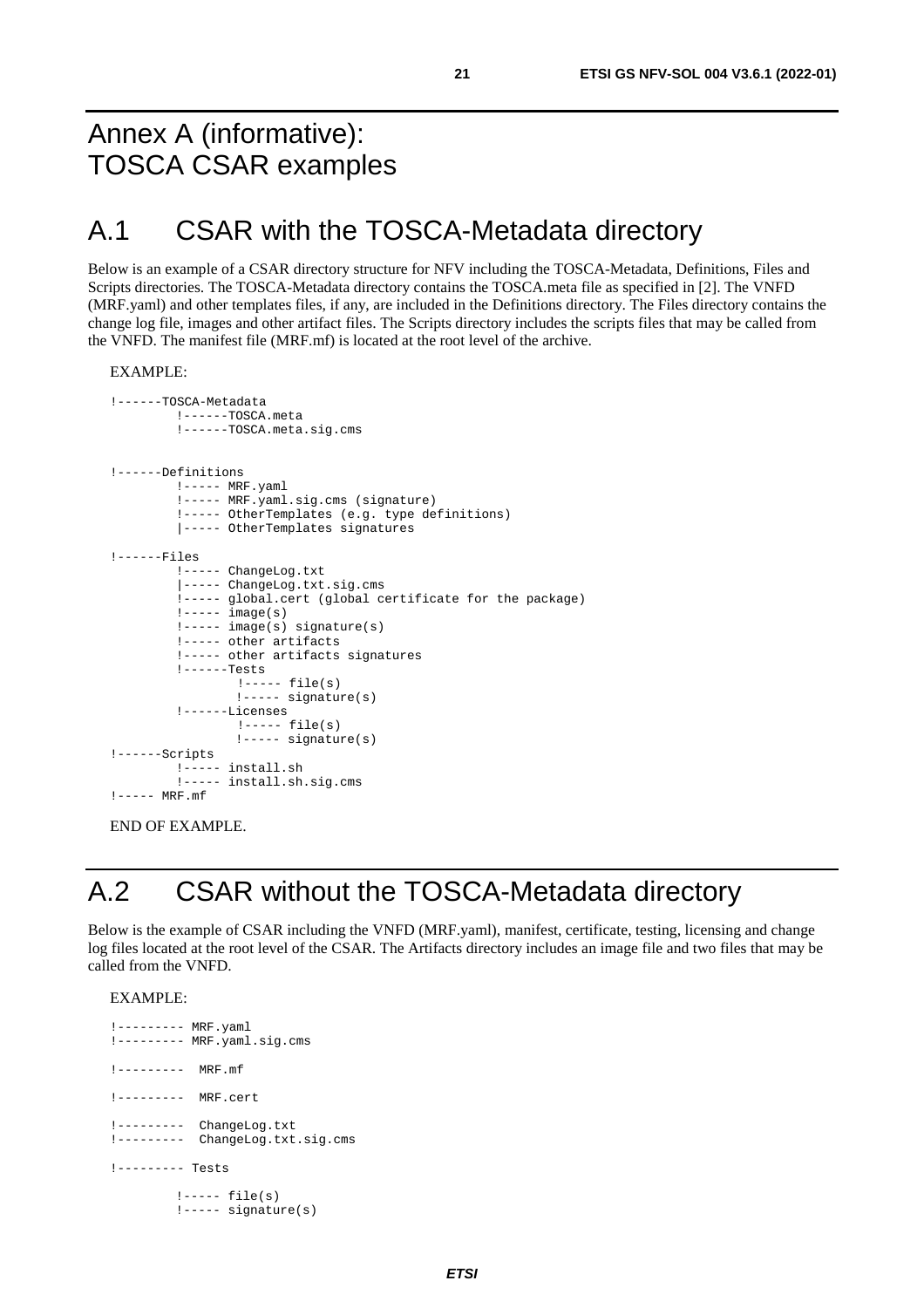```
!----- file(s) 
         !----- signature(s) 
!--------- Artifacts
```
<span id="page-21-0"></span>!--------- Licenses

```
! ----- image(s)
!----- install.sh 
!----- install.sh.sig.cms 
!----- start.yang 
!----- start.yang.sig.cms
```
END OF EXAMPLE.

# A.3 CSAR with the YANG VNFD without TOSCA.meta directory

Below is an example of CSAR including the VNFD (CompanyVNFD.xml), a main TOSCA definition YAML file with metadata only (CompanyVNFD**.yaml)**, manifest, certificate, licensing and change log files located at the root level of the CSAR. The Scripts directory includes one script file that may be called from the VNFD. The Files directory includes a software image referenced from the VNFD and additional files. This example does not preclude having other YAML files at other locations than the root of the CSAR file.

#### EXAMPLE:

- !———— CompanyVNFD.yaml
- !———— CompanyVNFD.xml
- !———— CompanyVNFD.mf
- !———— CompanyVNFD.cert
- !---- ChangeLog.txt

```
!-----Files
```

```
!--- image(s)
```

```
 !—— Instance Data Files 
 !—— start.xml
```
- !--------- Licenses
- !--------- Scripts
	- !----- install.sh
	- END OF EXAMPLE.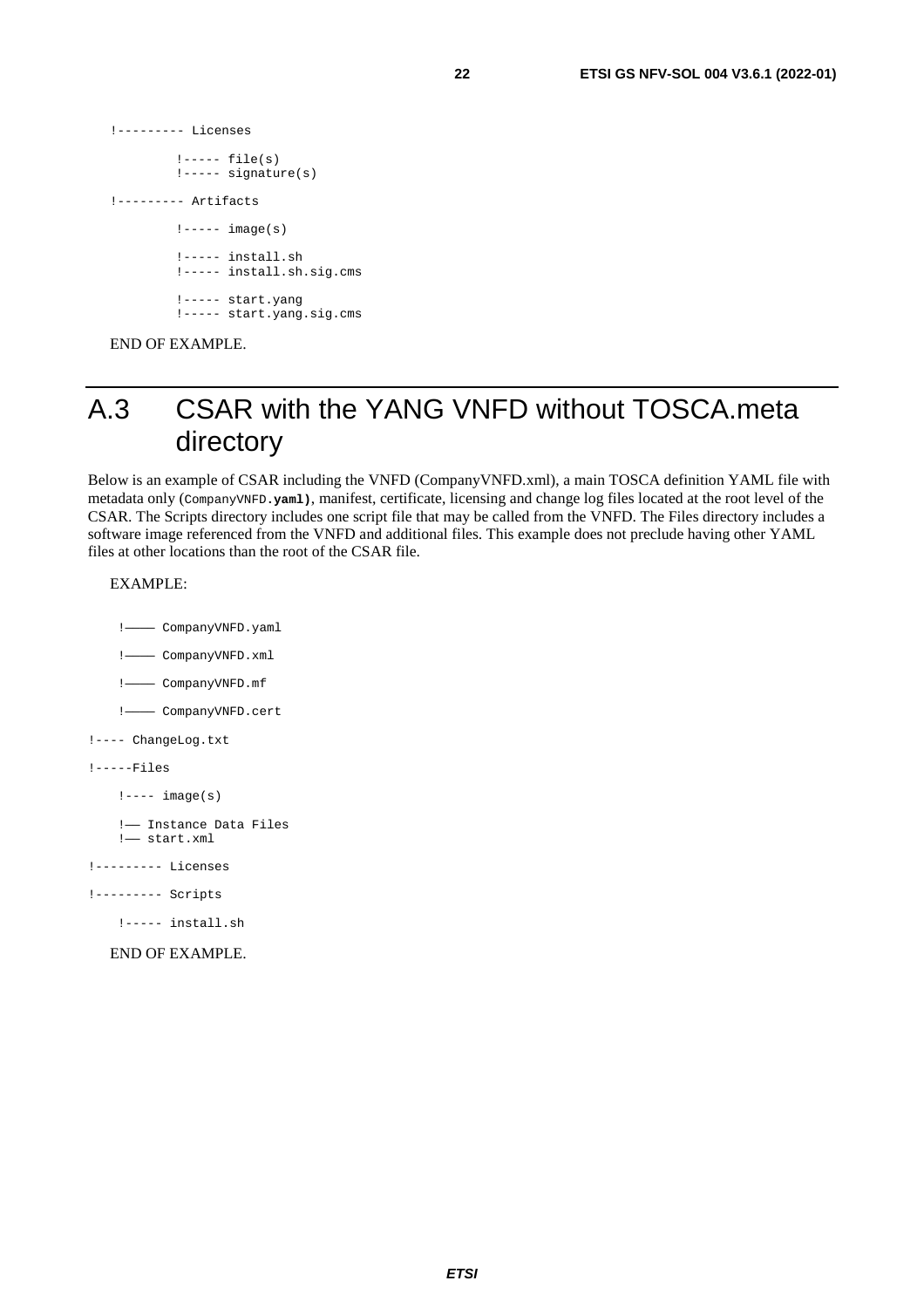# <span id="page-22-0"></span>Annex B (normative): Non-MANO artifact sets registry

# B.1 General

Non-MANO artifact set identifiers shall be registered in the ETSI NFV registry of VNF package or PNFD archive non-MANO artifact sets [\[i.5\]](#page-6-0). The registry has a private and a public part.

In the private part of the registry, e.g. vendor and product specific non-MANO artifact sets are registered. The private part is open to anybody.

In the public part, non-MANO artifact sets that have been documented by a standards-developing organization or industry forum in a publicly available specification are registered.

The allocation of the non-MANO artifact set identifiers is made on a first-come first-served basis.

# B.2 Non-MANO artifact set identifier format

A non-MANO artifact set identifier shall be a string that shall comply with the following rules:

- For private non-MANO artifact sets , the identifier shall be the concatenation of: "prv." <registrant> "." <specificPart>.
- For public non-MANO artifact sets, the identifier shall be: <specificPart>.
- <registrant> and <specificPart> shall be strings that comply with the provisions defined in clause 4.3.7.
- $\leq$  <registrant> shall be a string that represents the registrant (e.g. the company or organization name) chosen at registration time.
- <specificPart> shall be a string that represents the non-MANO artifact set. For private non-MANO artifact sets, this string is scoped by <registrant>.

# B.3 Registered information

The primary elements of the registry are:

#### **Registered identifier**

• nonManoArtifactSetId: Identifier of the non-MANO artifact set (mandatory). This identifier includes information whether the identifier is in the "public" or "private" part of the registry.

#### **Registrant information**

- Registrant Name: Name of the company or organization registering the non-MANO artifact set (mandatory).
- Previous Registrant Name(s): Name or names of the company or organization to whom the registered identifier has belonged previously, e.g. due to buyout, merger, acquisition (optional).
- NOTE: It is assumed that the registration authority will manage further information related to the identity of the registrant (e.g. contact information).

NOTE: The registration authority has the final right to accept or reject <registrant> and <specificPart> strings as part of the registry governance.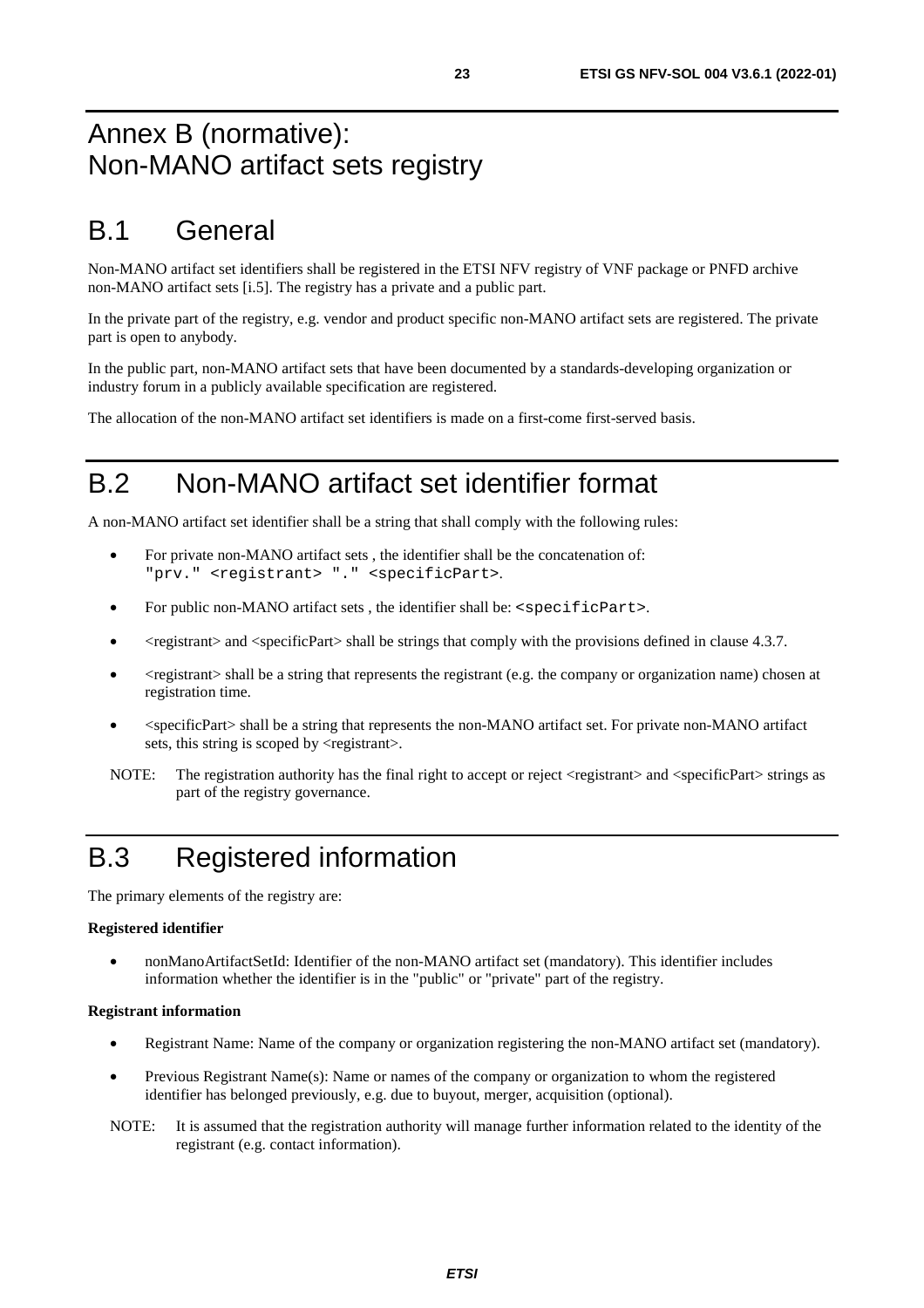#### <span id="page-23-0"></span>**Additional information**

- Non-MANO Artifact Set Name: Name of the non-MANO artifact set (any string, mandatory).
- Description: General description of the non-MANO artifact set (any string, optional).
- Specification URI: Publicly reachable URI of the specification that defines the non-MANO artifact set. Needs to be long-lived. (Mandatory for the public part, recommended for the private part).
- Registration Date: Date of the registration (mandatory).

# B.4 Initial registration

### B.4.1 Template

During initial registration, the information in the template defined in clause B.4.2 shall be provided.

### B.4.2 Template

1 Non-MANO artifact set information

| <b>Artifact Set Name [M]</b>  | <name artifact="" being="" is="" non-mano="" of="" registered="" set="" that="" the=""></name>                                  |
|-------------------------------|---------------------------------------------------------------------------------------------------------------------------------|
| <b>Description [O]</b>        | <general artifact="" being="" description="" is="" non-mano="" of="" registered="" set="" that="" the=""></general>             |
| Specification reference [M/O] | - e-located URI of a specification that defines I c-Publicly reaches (such as a long-lived URI) of a specification that defines |
|                               | lthe non-MANO artifact set.>                                                                                                    |
|                               | Mandatory for the public part, recommended for the private part of the registry                                                 |

#### 2 Registration information

| <b>Registrant name [M]</b>    | <name entity="" legal="" of="" registration="" requesting="" the=""></name>                                                                   |
|-------------------------------|-----------------------------------------------------------------------------------------------------------------------------------------------|
| <b>Registrant address [M]</b> | <address entity="" legal="" of="" registration="" requesting="" the=""></address>                                                             |
| <b>Registrant contact [M]</b> | <name address="" and="" contact="" email="" entity<br="" function="" legal="" of="" or="" person="" the="">requesting registration&gt;</name> |
| <b>Registration date [M]</b>  | <the date="" registration="" request="" sent="" the="" was="" when=""></the>                                                                  |

#### 3 Requested non-MANO artifact set identifier

Either a private or a public identifier but not both shall be registered. The syntax requirements for sub-strings of the registered identifier are defined in clause 4.3.7 and are reproduced here for convenience: Each of these fields may contain digits (0-9), lowercase ASCII characters (a-z), and the special characters underscore "\_" and dash "-", and shall not contain any other characters.

#### 3.1 Alternative 1: Private non-MANO artifact set identifier

The private part of the registry is open to anybody, and allows to register, e.g. vendor and product specific non-MANO artifact sets.

| Constant    | Registrant | <b>Specific part</b> |
|-------------|------------|----------------------|
| <b>Iprv</b> |            |                      |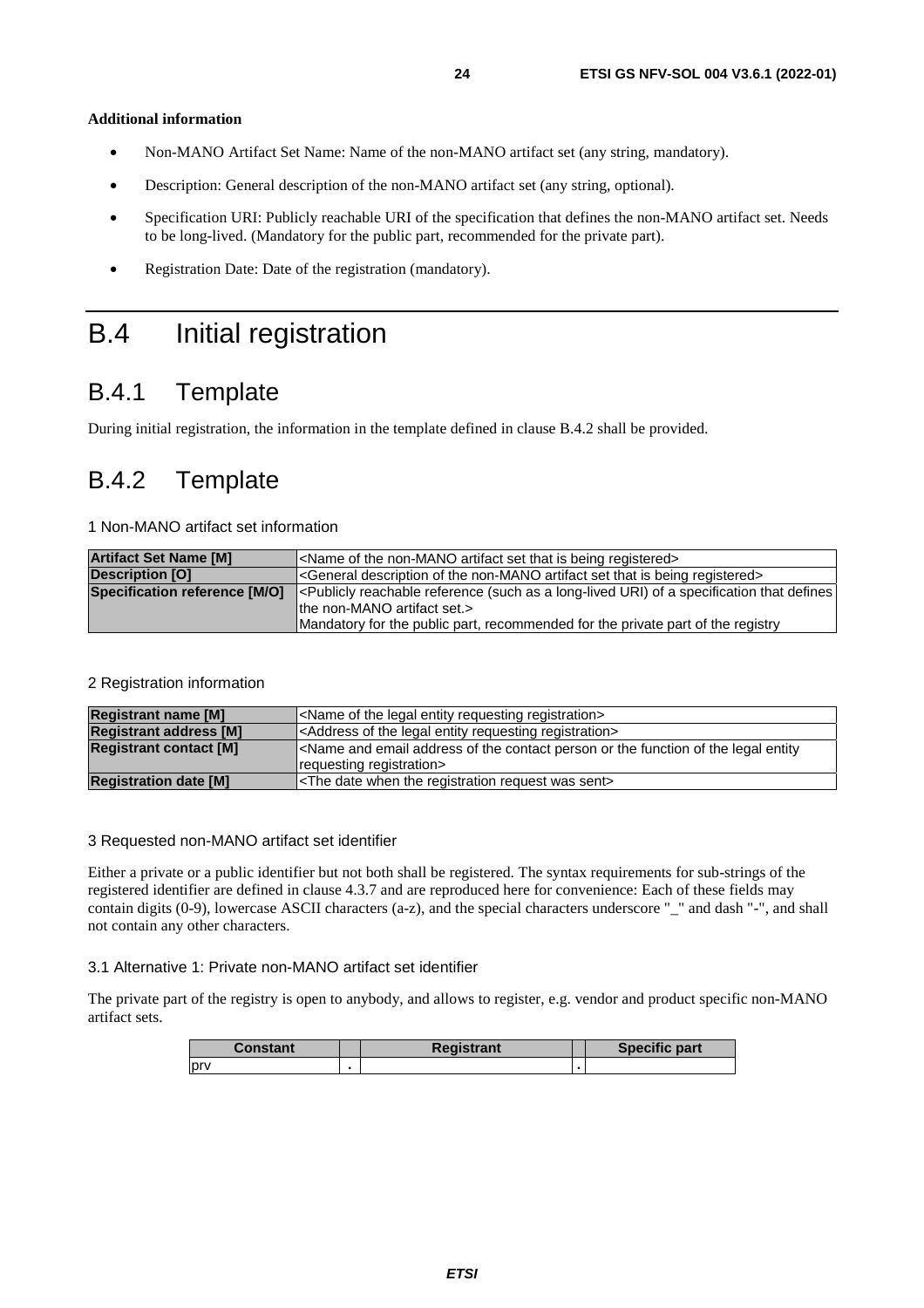<span id="page-24-0"></span>3.2 Alternative 2: Public non-MANO artifact set identifier

The public part of the registry allows to register non-MANO artifact sets that have been documented by a standards-developing organization or industry forum in a publicly available specification.

| Specific part |  |
|---------------|--|
|               |  |

# B.5 Registration update

Only limited parts of the registration information are allowed to be updated:

- Registrant name (in case of mergers, etc.). In this case, the registrant information will be updated and the previous registrant information will be preserved in a special "previous registrants" section.
- Registrant contact data (in case of change of contact person).
- Specification URI (in case of update of URI).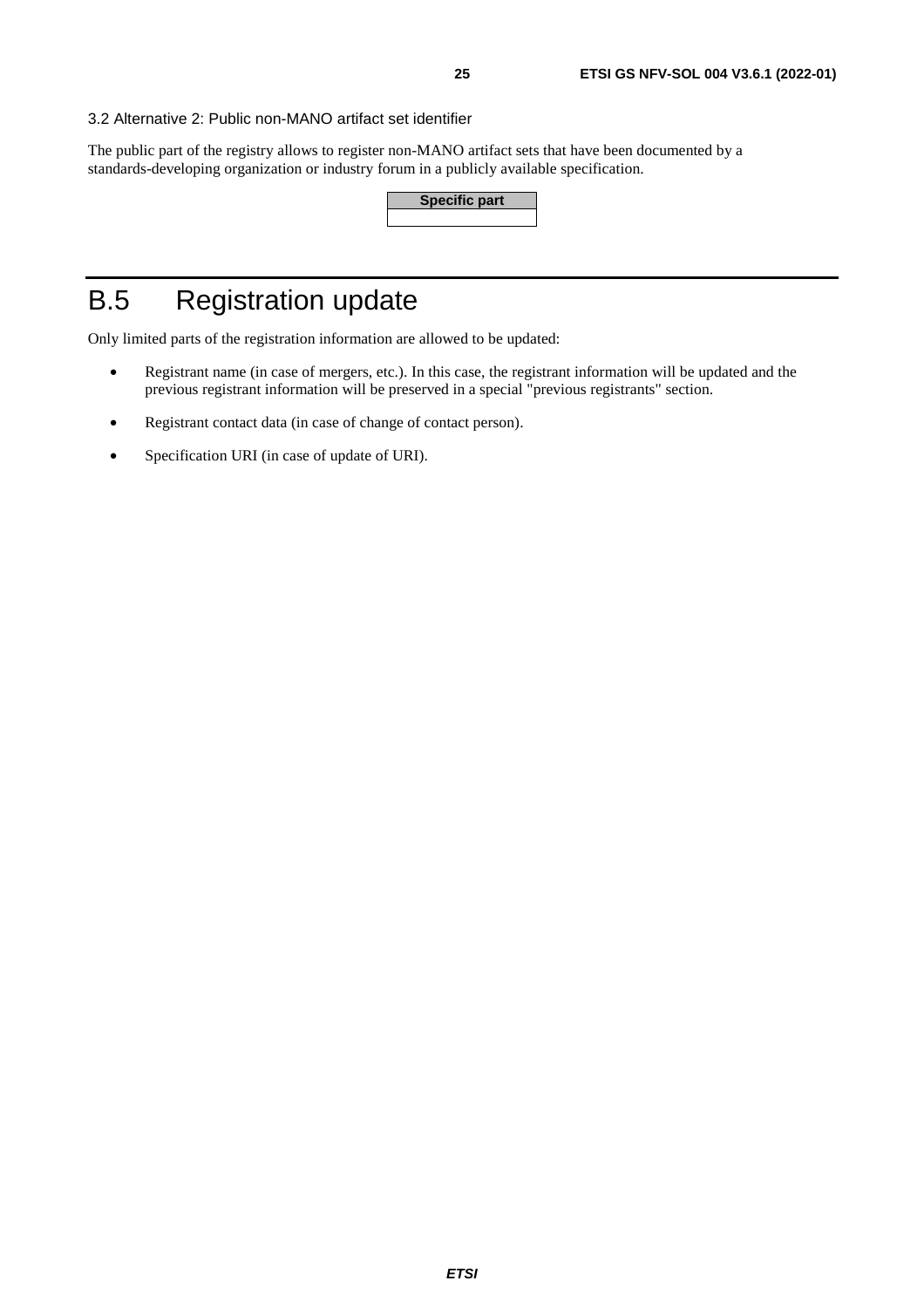# <span id="page-25-0"></span>Annex C (informative): **Bibliography**

• IANA register for Media Types.

NOTE: Available at [https://www.iana.org/assignments/media-types/media-types.txt.](https://www.iana.org/assignments/media-types/media-types.txt)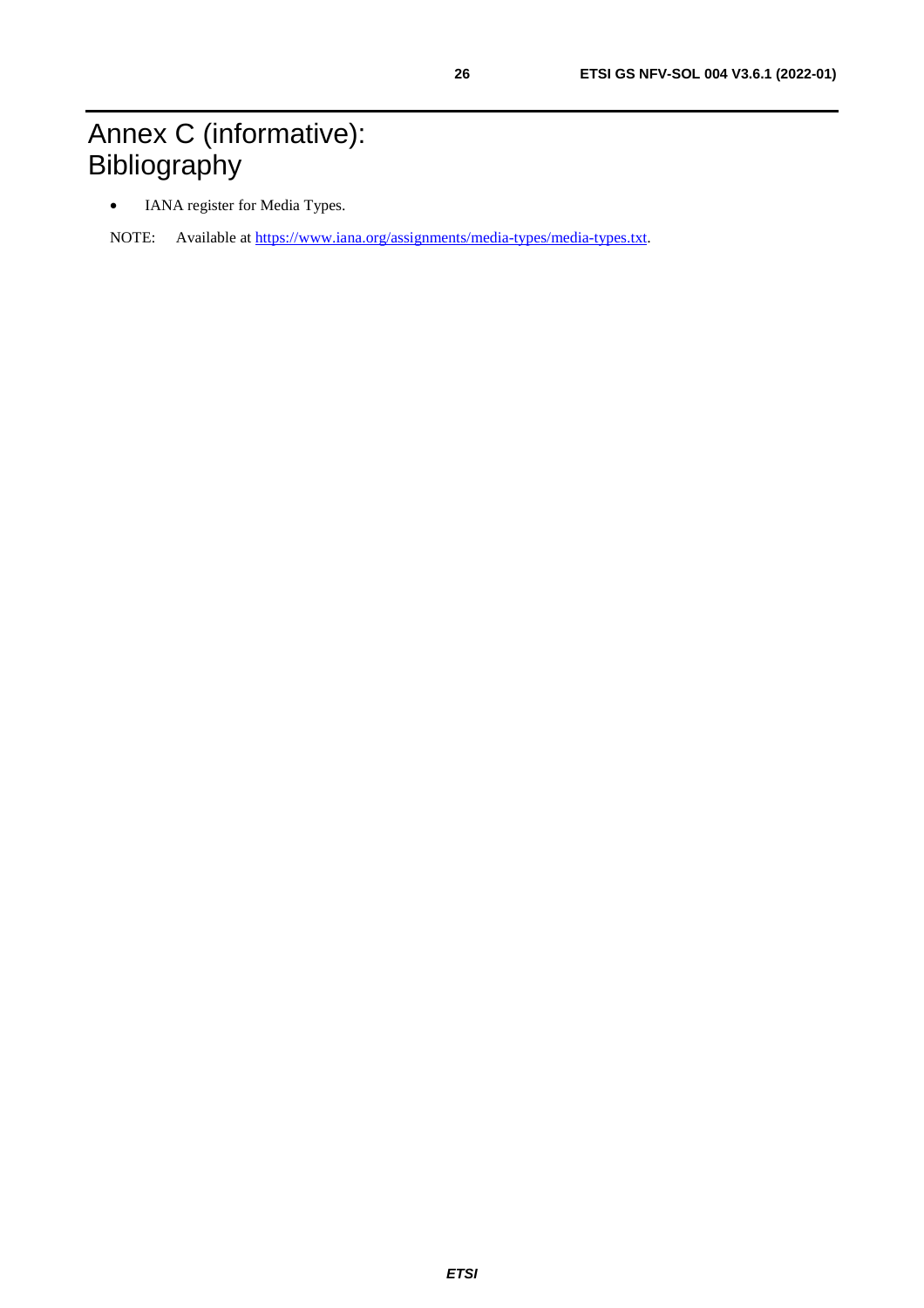# <span id="page-26-0"></span>Annex D (informative): Change History

| <b>Date</b>   | <b>Version</b> | <b>Information about changes</b>                                                                                                                                                                                                                                                                                                                                                                                                                                                                                                                                                                                                                                                                                                                                                                                                                                                                                                                                                                                                                                                                                                                                                                                                                                                                                                                                                                          |  |
|---------------|----------------|-----------------------------------------------------------------------------------------------------------------------------------------------------------------------------------------------------------------------------------------------------------------------------------------------------------------------------------------------------------------------------------------------------------------------------------------------------------------------------------------------------------------------------------------------------------------------------------------------------------------------------------------------------------------------------------------------------------------------------------------------------------------------------------------------------------------------------------------------------------------------------------------------------------------------------------------------------------------------------------------------------------------------------------------------------------------------------------------------------------------------------------------------------------------------------------------------------------------------------------------------------------------------------------------------------------------------------------------------------------------------------------------------------------|--|
| November 2016 | 0.0.1          | Initial version based on:<br>NFVSOL(16)000150r2_ETSI_GS_NFV_SOL004_ToC<br>NFVSOL(16)000151R1_ETSI_GS_NFV_SOL004_Scope<br>$\qquad \qquad \blacksquare$<br>NFVSOL(16)000152R1_ETSI_GS_NFV_SOL004_Normative_References                                                                                                                                                                                                                                                                                                                                                                                                                                                                                                                                                                                                                                                                                                                                                                                                                                                                                                                                                                                                                                                                                                                                                                                       |  |
| January 2017  | 0.0.2          | Second version based on:<br>NFVSOL(17)000025r2_ETSI_GS_NFV_SOL004_Normative text for CSAR<br>Structure options<br>NFVSOL(16)000188R4_ETSI_GS_NFV_SOL004_Adding content to 4.1<br>TOSCA YAML Cloud Service Archive (CSAR) Overview<br>NFVSOL(16)000189R1_ETSI_GS_NFV_SOL004_ Adding Informative<br>References                                                                                                                                                                                                                                                                                                                                                                                                                                                                                                                                                                                                                                                                                                                                                                                                                                                                                                                                                                                                                                                                                              |  |
| February 2017 | 0.0.3          | Third version based on:<br>NFVSOL(17)000018r5_SOL004 6. Adding Security to TOSCA CSAR<br>NFVSOL(17)000063r4_SOL004 Optional Support for Security Sensitive<br>$\overline{\phantom{0}}$<br>Artifacts<br>NFVSOL(17)000068r3_SOL004 CSAR Format and Conventions<br>NFVSOL(17)000069r2_SOL004 Consistency between TOSCA CSAR file<br>contents and TOSCA VNFD content<br>NFVSOL(17)000108r3_SOL004 - Adding Security to VNF package - merge of<br>contributions 71r1 and 75                                                                                                                                                                                                                                                                                                                                                                                                                                                                                                                                                                                                                                                                                                                                                                                                                                                                                                                                    |  |
| March 2017    | 0.0.4          | Fourth version based on:<br>NFVSOL(17)000117r1_SOL004 Annex A: CSAR example without the TOSCA-<br>$\overline{\phantom{a}}$<br>Metadata directory<br>NFVSOL(17)000070r4_SOL004 Test Files in VNF package<br>NFVSOL(17)000140r4_SOL004 Manifest File Signature<br>NFVSOL(17)000134r2_SOL004 Annex A: CSAR example with the TOSCA-<br>$\blacksquare$<br>Metadata directory<br>NFVSOL(17)000164r1_SOL004 Licensing Agreement in VNF package                                                                                                                                                                                                                                                                                                                                                                                                                                                                                                                                                                                                                                                                                                                                                                                                                                                                                                                                                                   |  |
| May 2017      | 0.0.5          | Fifth version based on:<br>NFVSOL(17)000248r1_SOL004_-_Editorial_changes<br>$\frac{1}{2}$<br>NFVSOL(17)000249r1_SOL004_-_Clause_3_-<br>$\qquad \qquad \blacksquare$<br>Fixing_Definitions_and_Abbreviations<br>NFVSOL(17)000250_SOL004_-_Clause_5_-_Removal_of_the_clause 5<br>٠<br>NFVSOL(17)000253r2_SOL004_VNF_manifest_metadata<br>$\qquad \qquad \blacksquare$<br>NFVSOL(17)000259r1_SOL004_-_Clause_6_3_-_Hash_Algorithms<br>$\qquad \qquad \blacksquare$<br>NFVSOL(17)000272r3_SOL004_symmetric_encryption<br>$\qquad \qquad \blacksquare$<br>NFVSOL(17)000273r1_SOL004_Description_of_signature_field<br>$\qquad \qquad \blacksquare$<br>NFVSOL(17)000274_SOL004_-_Clause_6_4_-_Removal_of_superfluous_text<br>٠<br>NFVSOL(17)000275_SOL004_-_Clause_6_3_-_Miscellaneous_improvements<br>NFVSOL(17)000277r1_SOL004_-_Clause_4_1_-<br>_Miscellaneous_improvements<br>NFVSOL(17)000278r1_SOL004_-_Clause_4_2_-_4_3__-<br>Miscellaneous_improvements<br>NFVSOL(17)000353_SOL004_Removing_The_Note<br>NFVSOL(17)000279r3_SOL004_-_Clause_4__-_Clause_6_-<br>_Naming_conventions_and_file_<br>NFVSOL(17)000357_SOL004_Naming_Conventions_for_Testing_Files<br>NFVSOL(17)000290r2_SOL004_Clause_4_3_4_VNF_package_testing<br>NFVSOL(17)000215r3_SOL004_Signature_of_the_CSAR_file<br>NFVSOL(17)000216r2_SOL004_Signature_of_individual_artifacts<br>NFVSOL(17)000251r1_SOL004_-_Annex_A_-_Harmonization |  |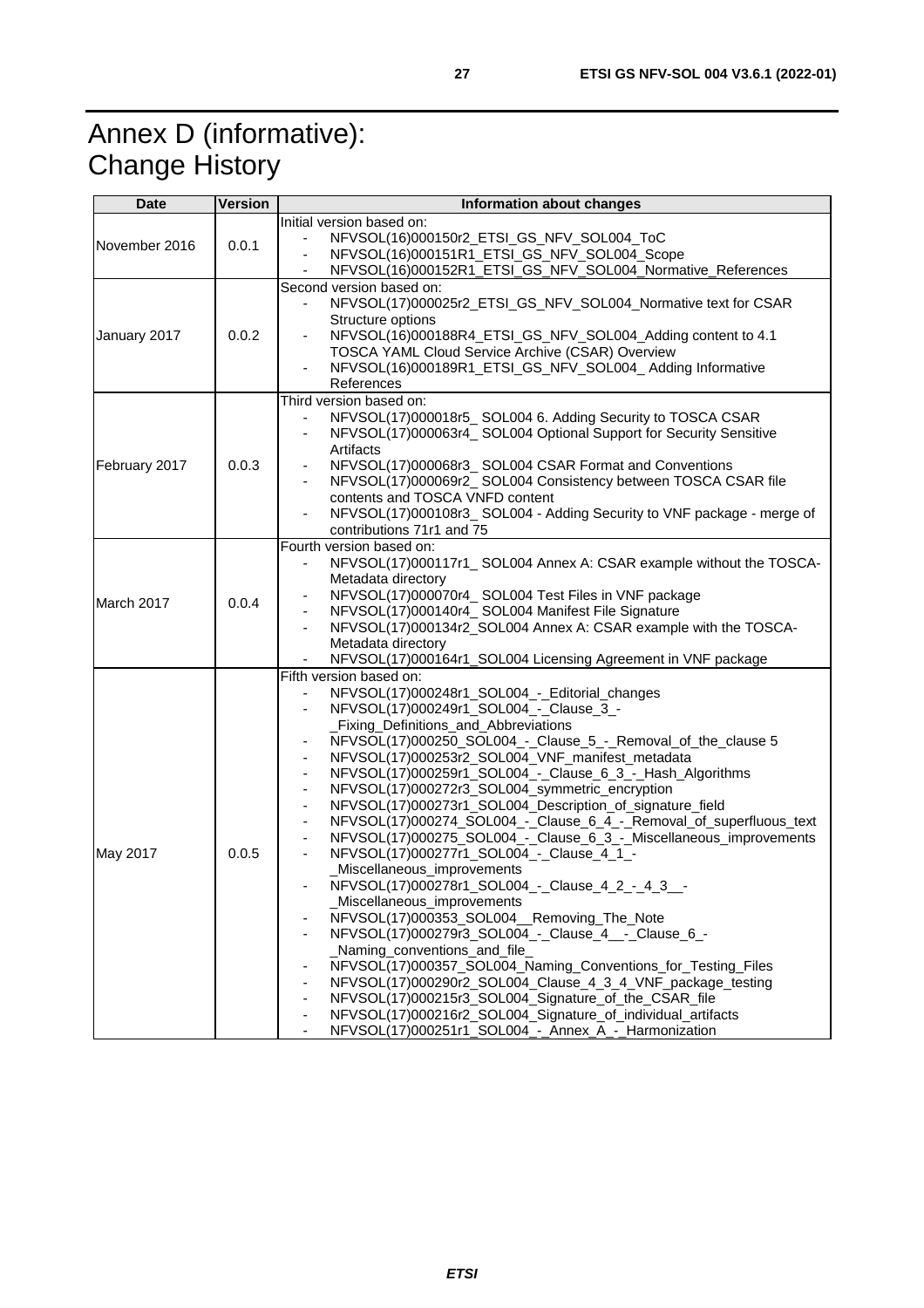| <b>Date</b>      | <b>Version</b> | Information about changes                                                                                                                                                                                                                                                                                                                                                                                                                                                                                                                                                          |  |
|------------------|----------------|------------------------------------------------------------------------------------------------------------------------------------------------------------------------------------------------------------------------------------------------------------------------------------------------------------------------------------------------------------------------------------------------------------------------------------------------------------------------------------------------------------------------------------------------------------------------------------|--|
| May 2017         | 0.1.0          | Sixth version based on:<br>NFVSOL(17)000286R2SOL004_Clause_4_3_2_others_VNF_Package_user_c<br>onsumer<br>NFVSOL(17)000287R3SOL004_Clause_2_1_normative_reference_missing<br>NFVSOL(17)000369R2 SOL004 5.4 shared key for symmetric encryption<br>÷,<br>NFVSOL(17)000184r3 - SOL004 Root Certificate<br>$\overline{\phantom{0}}$                                                                                                                                                                                                                                                    |  |
| December 2017    | 2.3.2          | A first maintenance version is based on:<br>NFVSOL(17)000585r3_SOL004 3rd party VNF Package extensions                                                                                                                                                                                                                                                                                                                                                                                                                                                                             |  |
| April 2018       | 2.4.2          | A second maintenance version is based on:<br>NFVSOL(18)000092r1_SOL004ed251: Updates to clause 4.3.2                                                                                                                                                                                                                                                                                                                                                                                                                                                                               |  |
| <b>July 2018</b> | 2.4.3          | A third maintenance version is based on:<br>NFVSOL(18)000232_SOL004ed251: Add clarifying note to the description of<br>the vnf_package_version in clause 4.3.2<br>NFVSOL(18)000278_SOL004ed251: Remove semantics of<br>vnf_package_version consistent with SOL001 and SOL003<br>NFVSOL(18)000307r2_SOL004 Registration template<br>-<br>NFVSOL(18)000354r3_SOL004 Additions and improvements<br>NFVSOL(18)000435_SOL004_Multi-files VNFD                                                                                                                                           |  |
| November 2018    | 2.5.2          | Release 2 maintenance version is based on:<br>NFVSOL(18)000668 Correcting a wrong file suffix<br>NFVSOL(18)000669 Correcting a date/time format<br>NFVSOL(18)000670 Updating references to TOSCA YAML specs<br>$\blacksquare$<br>NFVSOL(18)000671r2 SOL004 - Clarifying the using of a list of artifacts in<br>-<br>Manifest file                                                                                                                                                                                                                                                  |  |
| December 2018    | 2.5.3          | Release 2 maintenance version is based on:<br>NFVSOL(18)000672r8_SOL004_-_Adding_support_for_YANG_VNFD                                                                                                                                                                                                                                                                                                                                                                                                                                                                             |  |
| March 2019       | 2.5.4          | Release 2 maintenance version is based on:<br>NFVSOL(19)000091r5_SOL004ed261_TOSCA_meta_file                                                                                                                                                                                                                                                                                                                                                                                                                                                                                       |  |
| May 2019         | 2.6.2          | Release 2 maintenance version is based on:<br>NFVSOL(18)000746r4_SOL004ed271_Expanded_<br>Scope_for_support_of_PNF_Package                                                                                                                                                                                                                                                                                                                                                                                                                                                         |  |
| August 2019      | 2.6.3          | Release 2 maintenance version is based on:<br>NFVSOL(19)000425r1_SOL004Ed271- Clarification on CSAR options<br>NFVSOL(19)000426r1_<br>$\blacksquare$<br>CSAR_without_TOSCA_Metadata_directory_clarification<br>NFVSOL(19)000427r4_Manifest_file_rewording                                                                                                                                                                                                                                                                                                                          |  |
| October 2019     | 2.6.4          | Release 2 maintenance version is based on:<br>NFVSOL(19)000490r2_SOL004ed271_signature_certificate_files<br>÷,<br>NFVSOL(19)000491r2_SOL004ed271_manifest_file_format<br>$\frac{1}{2}$                                                                                                                                                                                                                                                                                                                                                                                             |  |
| November 2019    | 2.6.5          | Release 2 maintenance version is based on:<br>NFVSOL(19)000746r1_SOL0043ed271_sequence of encryption hashing and<br>signing<br>NFVSOL(19)000311r9_SOL004ed271 - Support for mandatory individual<br>artifact signature<br>NFVSOL(19)000747r3_SOL004ed271 version<br>NFVSOL(19)000718r1_SOL004ed271 VNF package metadata in manifest<br>$\overline{\phantom{a}}$<br>NFVSOL(19)000503r5_<br>$\qquad \qquad \blacksquare$<br>SOL004ed271_security_sensitive_artifacts_text_missing                                                                                                    |  |
| March 2020       | 3.0.0          | Release 3 maintenance version is based on:<br>NFVSOL(19)000816r3_<br>SOL004ed331_adding_reference_of_tosca_simple_profile_yaml_1_3<br>NFVSOL(20)000092_SOL004ed331_release_3_mirror_clarification on<br>reference of TOSCA spec                                                                                                                                                                                                                                                                                                                                                    |  |
| <b>June 2020</b> | 3.0.1          | Release 3 maintenance version is based on:<br>NFVSOL(19)000389_SOL004ed331 yang_definitions extension usage<br>clarification<br>NFVSOL(19)000366_ SOL004ed331 Rel-3 mirror License and Testing files 5.4<br>NFVSOL(19)000457_SOL004ed331_Entry_Certificate_editorial_correction<br>NFVSOL(19)000391_SOL004ed331_rel3 mirror corrections on PNFD archive<br>٠<br>NFVSOL(19)000515_SOL004ed331_TOSCA-Meta-File-Version compatibility<br>٠<br>NFVSOL(20)000581r14<br>SOL004ed331_mirror_of_580_zip_file_compression_method<br>NFVSOL(20)000583r3_SOL004ed331 fix to file naming issue |  |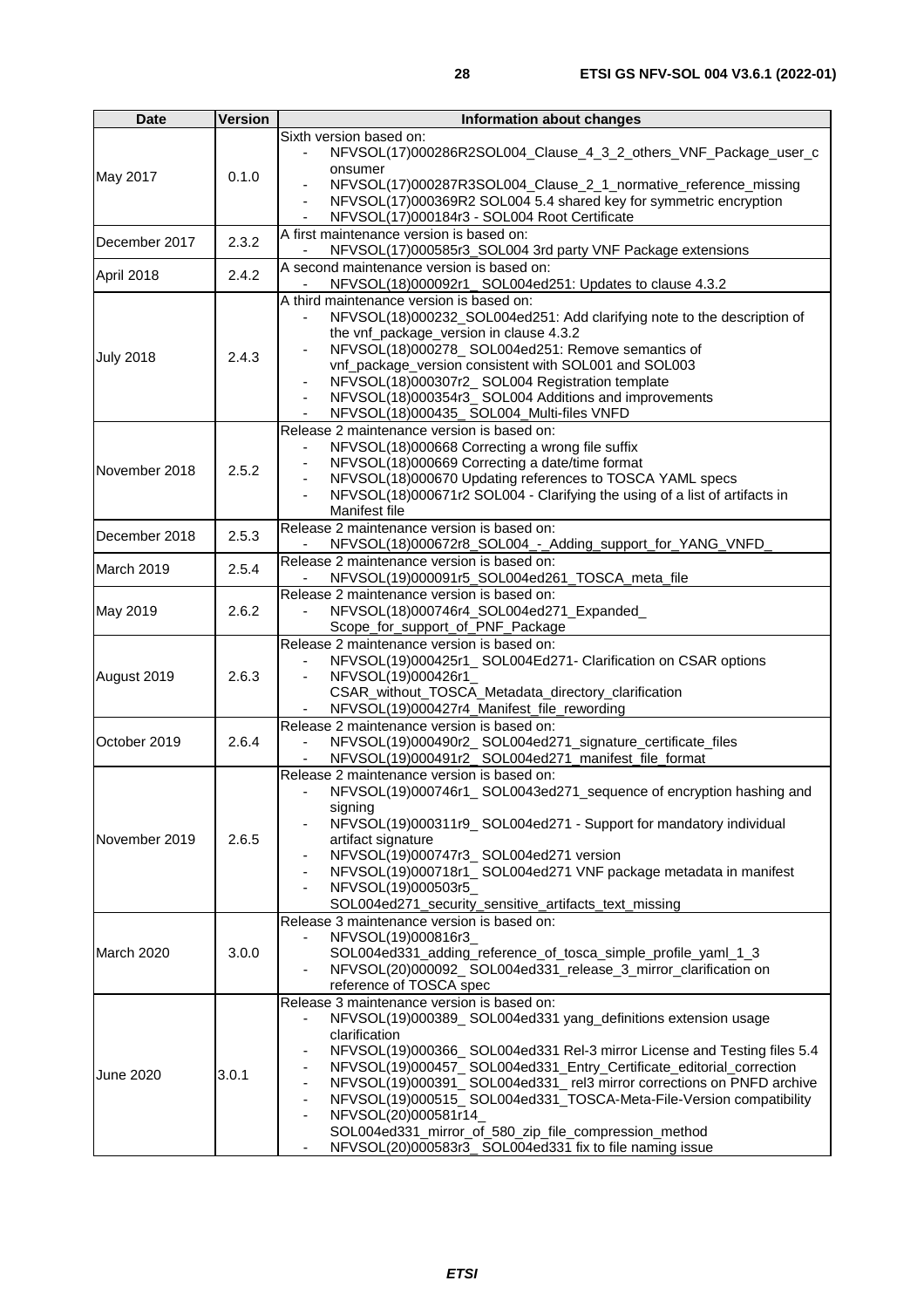| <b>Date</b>    | <b>Version</b> | Information about changes                                                |  |
|----------------|----------------|--------------------------------------------------------------------------|--|
|                | 3.3.2          | Release 3 maintenance version is based on:                               |  |
| March 2021     |                | NFVSOL(20)000665r1 SOL004 Annex A - Minor fixes                          |  |
|                |                | NFVSOL(21)000005r1 SOL004ed351 Support of raw signatures                 |  |
|                |                | NFVSOL(21)000145_SOL004ed351 VNF Package validation in option 1          |  |
|                |                | NFVSOL(21)000146r2 SOL004ed351 Manifest entries for signatures and<br>۰. |  |
|                |                | certificate files                                                        |  |
|                |                | NFVSOL(21)000147r2_SOL004ed351 URI to external artifacts                 |  |
|                |                | NFVSOL(21)000148r1_SOL004ed351 Manifest signature                        |  |
|                |                | NFVSOL(21)000164 SOL004ed351 Support of external artifacts in Option 2   |  |
|                | 3.5.2          | Release 3 maintenance version is based on:                               |  |
| September 2021 |                | NFVSOL(20)000354_SOL004ed361 Single signature                            |  |
|                |                | NFVSOL(21)000402_SOL004ed361 certificate chain and format                |  |